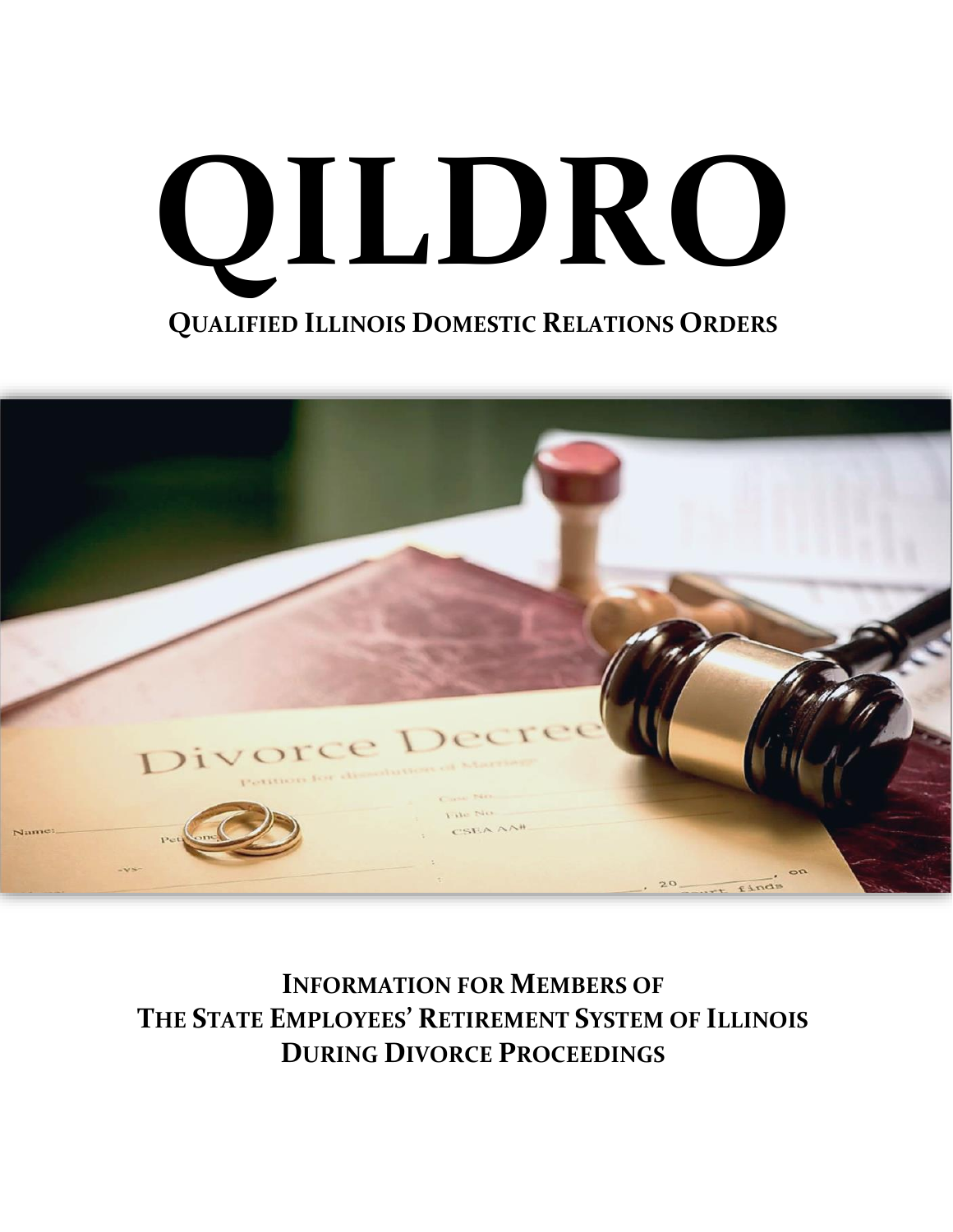# **QILDRO MAILING CHECKLIST**

![](_page_1_Picture_1.jpeg)

# **PLEASE READ THIS IMPORTANT INFORMATION**

**Your mailing to the State Employees' Retirement System of Illinois (SERS) will be returned unprocessed unless all of the following are enclosed:**

- **□ a certified copy of each QILDRO or QILDRO Calculation Order**
- **□ a \$50 check or money order payable to the State Employees' Retirement System of Illinois for each new or modified QILDRO submitted**
- **□ a \$50 check or money order payable to the State Employees' Retirement System of Illinois for each new or modified QILDRO Calculation Order submitted**
- **□ a completed "Consent to Issuance of QILDRO" form (not required if SERS member began on or after July 1, 1999)**
- **□ a completed "Notice of Confidential Information Within Court Filing" form (not required if full SSNs are listed on the QILDRO or QILDRO Calculation Order)**

**Do not enclose Judgment of Dissolution or marital settlement agreement. It will be discarded without review.**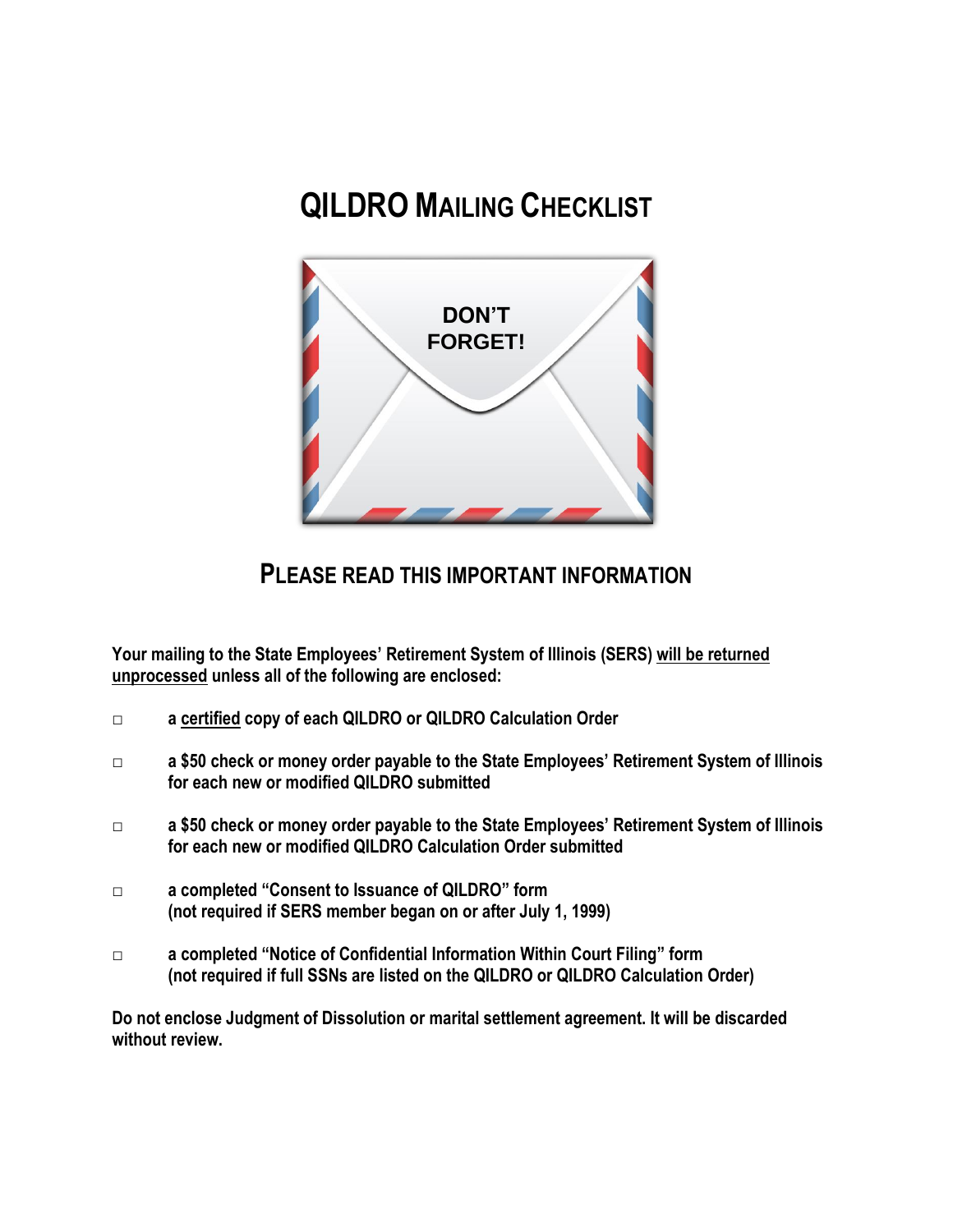# **Contents**

| How Do I File a QILDRO or QILDRO Calculation Order with SERS? 11        |  |
|-------------------------------------------------------------------------|--|
|                                                                         |  |
| What Is the Effect of a Valid QILDRO on Monthly Retirement Benefits? 13 |  |
|                                                                         |  |
|                                                                         |  |
|                                                                         |  |
|                                                                         |  |
|                                                                         |  |
| Completing the QILDRO and QILDRO Calculation Court Order Forms 17       |  |
|                                                                         |  |
|                                                                         |  |
|                                                                         |  |
|                                                                         |  |
|                                                                         |  |
|                                                                         |  |
|                                                                         |  |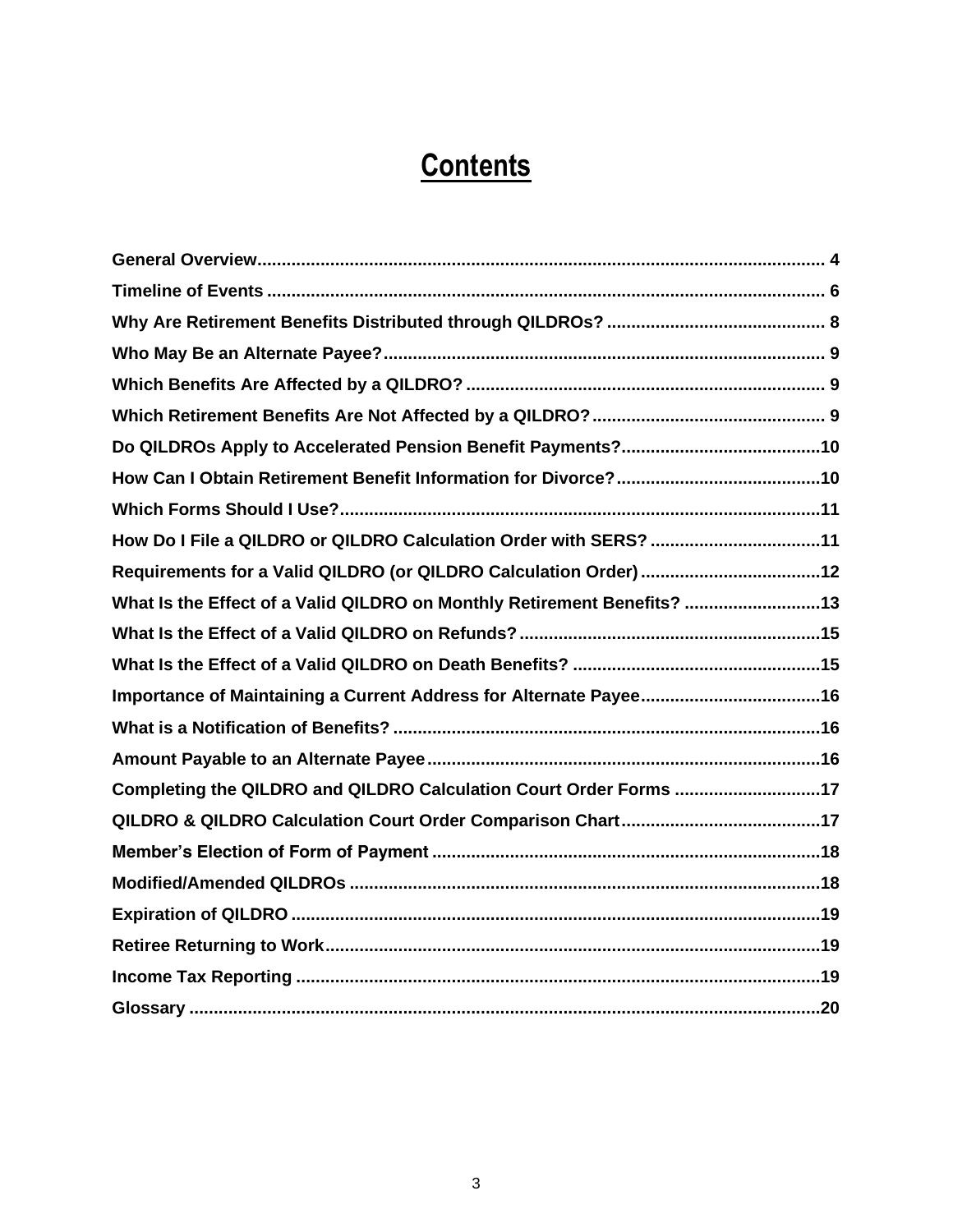### <span id="page-3-0"></span>**General Overview**

This publication is designed to assist members of the State Employees' Retirement System of Illinois (SERS) whose retirement benefits are potentially subject to division and distribution under a Qualified Illinois Domestic Relations Order (or QILDRO) during a marital dissolution proceeding. Under Section 503 of the Illinois Marriage and Dissolution of Marriage Act (750 ILCS 5/503), pension benefits accrued during marriage, including pension benefits provided under the Illinois Pension Code, are presumed to be marital property. Consequently, during a divorce proceeding that involves a SERS member (or a member of any other retirement system established under the Illinois Pension Code), a court may, subject to certain limitations, enter a QILDRO to distribute all or a portion of the member's accrued retirement benefits to an alternate payee, typically a former spouse.

**The division and distribution of a member's retirement benefits during divorce proceedings is of considerable financial and legal significance. For that reason, it is strongly recommended that SERS members obtain legal and financial advice and other expert assistance from their personal attorneys and other advisors, as needed. This handbook is being provided for general informational purposes only and with the understanding that SERS is not rendering legal, financial, or other professional advice. Furthermore, this publication does not have the force of law and is not intended to and does not implement, apply, interpret, or prescribe any law or policy. If the information in this publication conflicts with any applicable law or administrative rule in any way, the applicable law and administrative rules will prevail. SERS does not assume responsibility for any errors or omissions in this publication or any consequences that may result from application of the information contained in this publication.**

The SERS benefit program is administered as a *qualified plan,* as defined under Section 401(a) of the Internal Revenue Code of 1986, as amended, and as a *governmental plan,* as defined under Section 414(d) of the Internal Revenue Code of 1986, as amended. The System is also a *governmental plan* for purposes of the exemptions and other provisions of the federal Employees Retirement Income Security Act of 1974, as amended.

QILDROs are issued pursuant to Section 1-119 of the Illinois Pension Code (40 ILCS 5/1-119), and SERS has adopted administrative rules governing the filing of QILDROs with the System, which are codified at 80 Ill. Admin. Code 1540.350.

**Contact Information** - If you have questions concerning the QILDRO process, you may contact SERS by phone at 217-785-7444, or by email at sers@srs.illinois.gov. A copy of this publication and interactive QILDRO forms are also available online at the following address: [https://www2.illinois.gov/sites/SRS/SERS/Resources/Pages/](https://www2.illinois.gov/sites/SRS/SERS/Resources/Pages/QILDRO-Information.aspx) [QILDRO-Information.aspx.](https://www2.illinois.gov/sites/SRS/SERS/Resources/Pages/QILDRO-Information.aspx)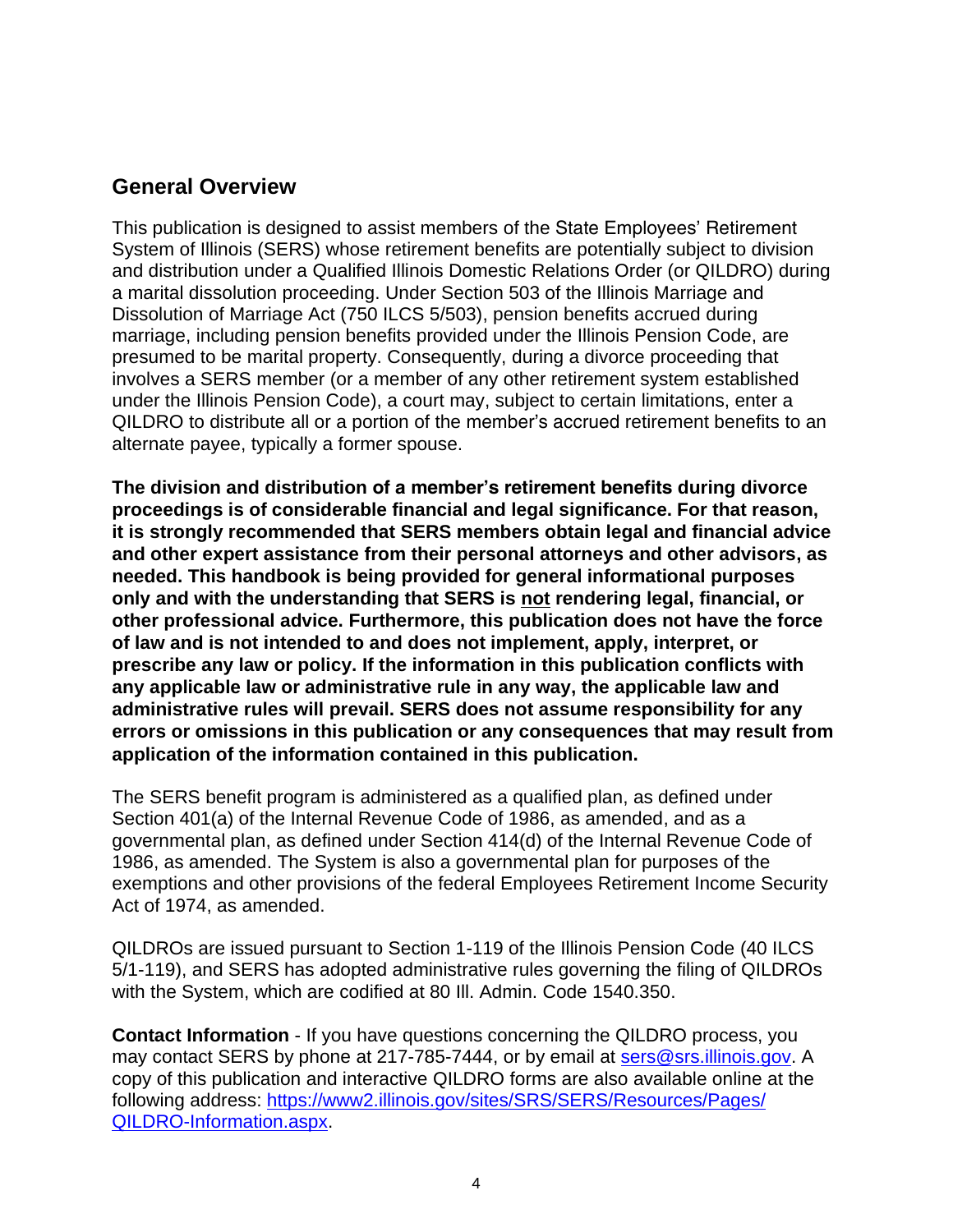**that SERS will accept only the QILDRO forms that are available in this packet and on the SERS website.**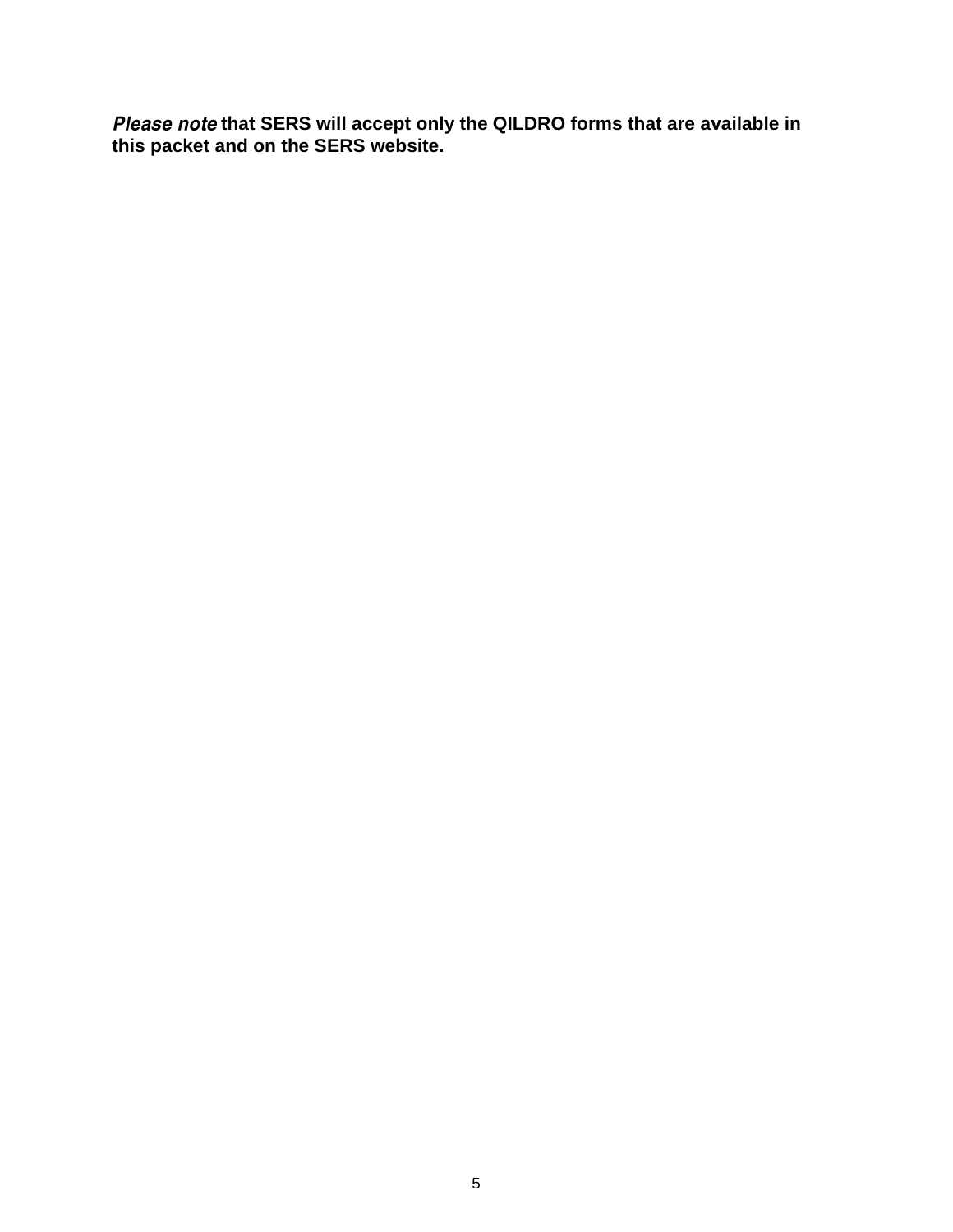# <span id="page-5-0"></span>**Timeline of Events**

Consider the following timeline of events when SERS member benefits are anticipated to be subject to a QILDRO.

| At least 2 or 3 months<br>before court date:                                          | The member should obtain the QILDRO handbook and<br>necessary forms from the SERS website at:<br>https://www2.illinois.gov/sites/SRS/SERS/Resources/<br>Pages/QILDRO-Information.aspx. Paper copies of these<br>materials are also available upon request by calling 217-<br>785-7444 or by emailing <b>QILDRO@srs.illinois.gov.</b>                                                                                                                                                                                                                                                                                           |
|---------------------------------------------------------------------------------------|--------------------------------------------------------------------------------------------------------------------------------------------------------------------------------------------------------------------------------------------------------------------------------------------------------------------------------------------------------------------------------------------------------------------------------------------------------------------------------------------------------------------------------------------------------------------------------------------------------------------------------|
| At least 45 days<br>before needed:                                                    | The member should submit a request to SERS for a<br>statement of accumulated contributions, accrued benefits,<br>and other interests in the plan administered by SERS<br>("QILDRO statement"). The member may make the request<br>by calling SERS at 217-785-7444 or by emailing<br>QILDRO@srs.illinois.gov. This information is provided to<br>current and former spouses and third parties, such as<br>attorneys, only in response to a subpoena or with the<br>member's written authorization.                                                                                                                              |
| Within 45 days after<br><b>SERS</b> receives a<br>request for benefit<br>information: | SERS will send the QILDRO statement based on data on<br>file with SERS on the date the request is received.                                                                                                                                                                                                                                                                                                                                                                                                                                                                                                                    |
| On your court date:                                                                   | An Illinois court may, in its discretion, enter a QILDRO. A<br>certified copy of the court order may be obtained from the<br>Clerk of Court.                                                                                                                                                                                                                                                                                                                                                                                                                                                                                   |
| Immediately after<br>your court date:                                                 | Send a certified copy of the QILDRO to SERS,<br>accompanied by a \$50 processing fee. The check or<br>money order for the processing fee must be made payable<br>to SERS. The QILDRO must contain the Social Security<br>Numbers of the member and the alternate payee. If Social<br>Security Numbers are not shown on the QILDRO, the<br>"Notice of Confidential Information Within Court Filing" form<br>must be included. Finally, the QILDRO must also be<br>accompanied by a signed "Consent to Issuance of<br>QILDRO" form, unless the QILDRO is for a person whose<br>SERS membership date is on or after July 1, 1999. |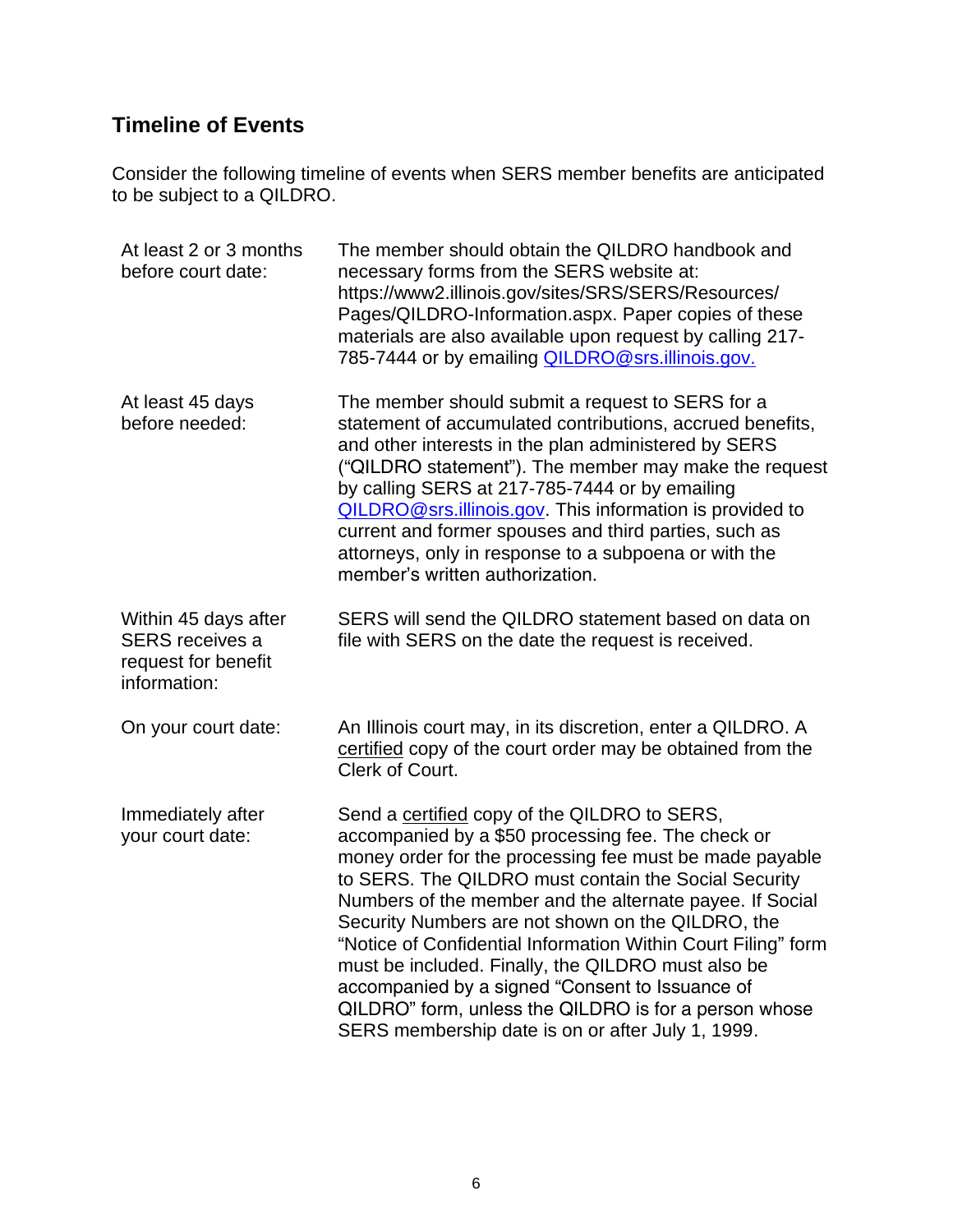Within 45 days after SERS receives the QILDRO:

SERS will send a notice to the parties regarding the validity of the QILDRO. If the QILDRO is not valid, it will be returned to the sender along with a letter explaining why it is not valid.

If the QILDRO is valid and does not allocate benefits on a percentage basis, see the entry below regarding receipt of payments.

If the QILDRO is valid and allocates benefits on a percentage basis and if the member has retired, then SERS will provide a packet that contains the information required under Section 1-119(h)(1.5)(C) of the Illinois Pension Code ("Post-Retirement QILDRO Calculation Order Packet") and advise the parties of the need to file with SERS a certified copy of a QILDRO Calculation Order, accompanied by a \$50 processing fee made payable to SERS. The QILDRO Calculation Order must contain the Social Security Numbers of the member and the alternate payee. If Social Security Numbers are not shown, the "Notice of Confidential Information Within Court Filing" form must also be included in the mailing to SERS.

If the QILDRO is valid and allocates benefits on a percentage basis and if the member has not retired, then SERS will provide a packet that contains the information required under Section 1-119(h)(1.5)(B) ("Pre-Retirement QILDRO Calculation Order Packet"), including the member's anticipated retirement date (if known) and advise the parties of the need to file with SERS a certified copy of a QILDRO Calculation Order, accompanied by a \$50 processing fee made payable to SERS. If a QILDRO Calculation Order has not been filed with the System at the time that the System receives an application for benefits subject to division under the QILDRO, SERS will provide another packet that contains the information required under Section 1-119(h)(1.5)(C) ("Post-Retirement QILDRO Calculation Order Packet") and again advise the parties of the need to file with SERS a certified copy of a QILDRO Calculation Order, accompanied by a \$50 processing fee made payable to SERS. The QILDRO Calculation Order must contain the Social Security Numbers of the member and the alternate payee. If Social Security Numbers are not shown, the "Notice of Confidential Information Within Court Filing" form must also be included in the mailing to SERS.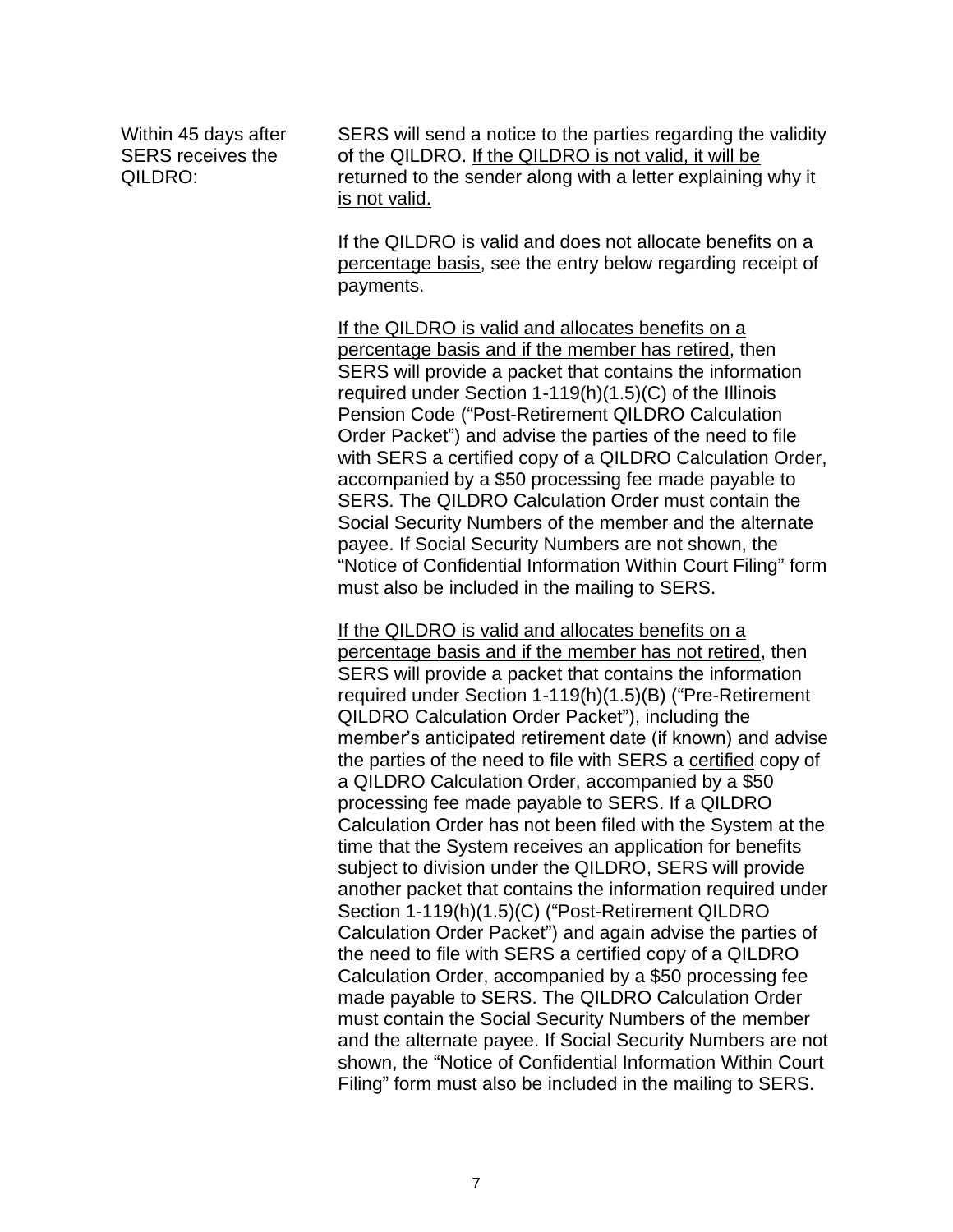| Within 45 days after        | SERS will send a notice to the parties regarding the validity                                                                                                                                                                                                                       |
|-----------------------------|-------------------------------------------------------------------------------------------------------------------------------------------------------------------------------------------------------------------------------------------------------------------------------------|
| <b>SERS</b> receives the    | of the QILDRO Calculation Order. If the QILDRO                                                                                                                                                                                                                                      |
| <b>QILDRO Calculation</b>   | Calculation Order is not valid, it will be returned to the                                                                                                                                                                                                                          |
| Order:                      | sender along with a letter explaining why it is not valid.                                                                                                                                                                                                                          |
| <b>Receipt of Payments:</b> | The alternate payee will typically receive the first payment<br>at the time of the first payment to the member or member's<br>beneficiary occurring at least 30 days after the retirement<br>system receives the valid QILDRO or, if necessary,<br><b>QILDRO Calculation Order.</b> |

### <span id="page-7-0"></span>**Why Are Retirement Benefits Distributed through QILDROs?**

In marital dissolution proceedings, a common issue is the manner and extent to which a person's retirement benefits may be distributed to his or her former spouse. Although the federal Employee Retirement Income Security Act of 1974 (ERISA) recognizes that pension benefits accrued during marriage are marital property and requires retirement plans offered by *private* employers to provide for the division and distribution of retirement plan benefits under Qualified Domestic Relations Order (QDROs), ERISA does not govern governmental plans. As a result, the benefits provided through the State Employees' Retirement System of Illinois (and other governmental plans) are not subject to division and distribution under QDROs.

Nevertheless, since July 1, 1999, Illinois law has allowed the retirement benefits and contribution refunds provided under the Illinois Pension Code, including those provided by SERS, to be divided and distributed to **alternate payees** during divorce proceedings through **Qualified Illinois Domestic Relations Orders (QILDROs)**, as more fully described in Section 1-119 of the Illinois Pension Code. *See* 40 ILCS 5/1-119. On July 1, 2006, Public Act 94-657 expanded the reach of Section 1-119 of the Illinois Pension Code to allow QILDROs to be entered for death benefits and to allow retirement benefits to be distributed on a percentage basis using QILDRO Calculation Court Orders (QCOs).

**Because Section 1-119 of the Illinois Pension Code and the Board's QILDRO rules set out very specific requirements, it is critical for members to contact their personal attorneys with any questions that they may have about whether a former spouse is entitled to a portion of their SERS benefits. SERS cannot provide legal or financial guidance to members on these or any other matters.**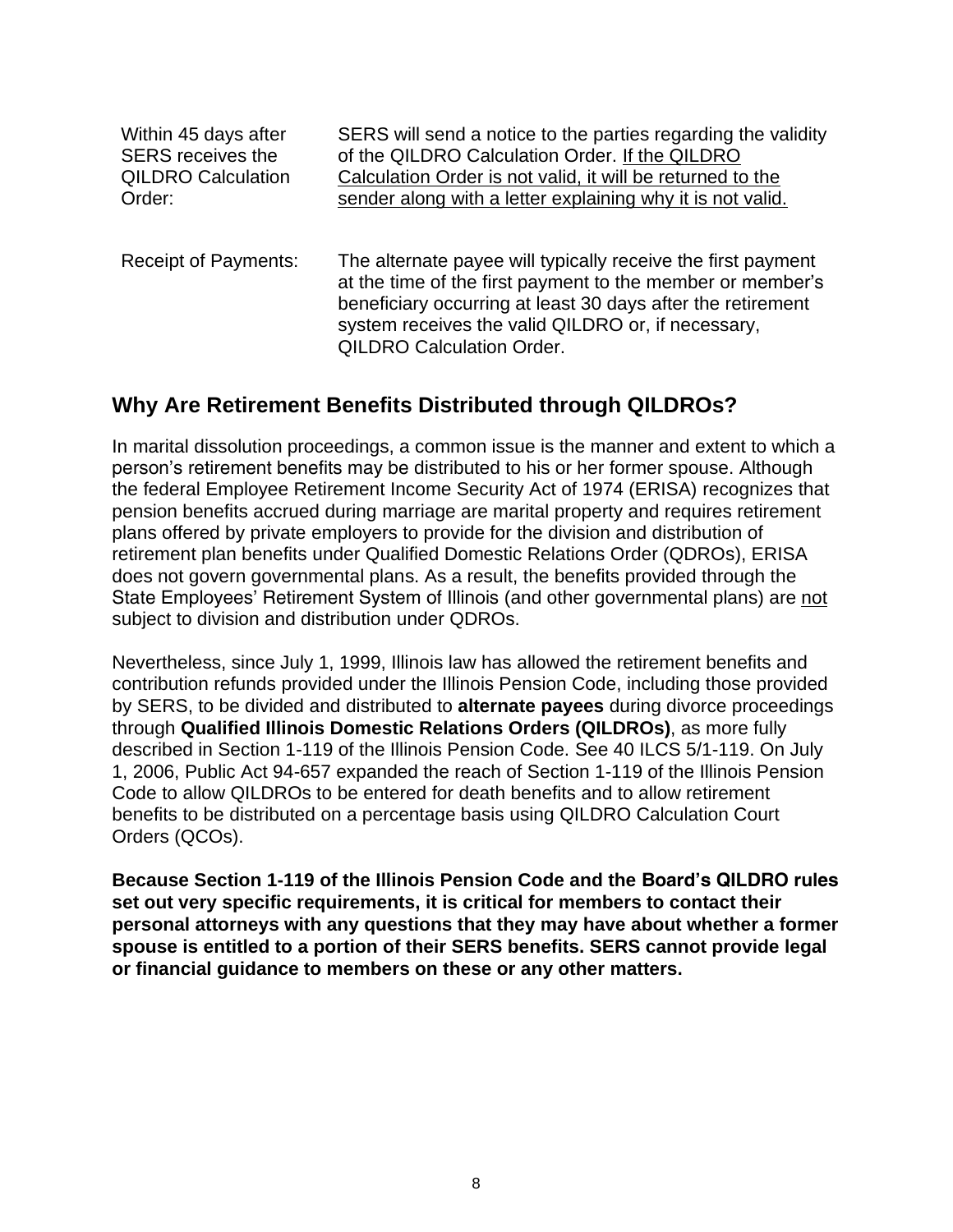### <span id="page-8-0"></span>**Who May Be an Alternate Payee?**

An alternate payee is a person to whom benefits are directed under a QILDRO and may be a spouse, former spouse, child, or other dependent of a member. 40 ILCS 5/1-119. As used in this publication, the term "spouse" includes a "party to a civil union" as that term is defined in the Illinois Religious Freedom Protection and Civil Union Act. 750 ILCS 75/20.

### <span id="page-8-1"></span>**Which Benefits Are Affected by a QILDRO?**

*Monthly Retirement Benefit:* An alternate payee may receive all or a portion of a member's monthly retirement benefit and potentially annual increases in that benefit.

*Termination Refund:* An alternate payee may receive all or a portion of a member's termination refund. SERS will refund the total amount of contributions accrued by the member during the member's service. No interest is payable on a termination refund.

*Partial Refund:* An alternate payee may receive all or a portion of a member's partial refund. The types of partial refunds that are payable at retirement and that are divisible under a QILDRO include:

- 1) *Survivor Contribution Refunds* If the member indicates on the pension application that the member is not currently married, does not have any minor children, full-time students ages 18 to 22, adult disabled children, or dependent parents, then the member will be eligible for a refund of this portion of contributions.
- 2) *Alternative Formula Refunds* This refund is payable to a member who has contributed toward an alternative retirement annuity under Section 14-110 of the Illinois Pension Code but does not have enough "eligible creditable service" to qualify for such an annuity and must, as a result, take a refund of the surplus contributions that result from the member not having enough accumulated service to qualify for an alternative formula retirement benefit.

NOTE: The QILDRO form has separate spaces for each type of refund.

If there is an amount indicated on the QILDRO for a partial refund, the total amount that the alternate payee will receive from all partial refunds must not exceed the dollar amount specified in the QILDRO.

*Lump-Sum Death Benefit:* An alternate payee may receive all or a portion of a member's lump-sum death benefit. A lump-sum death benefit is a non-periodic benefit payable upon the death of a member to a survivor of the member, the member's estate, or one or more designated beneficiaries.

### <span id="page-8-2"></span>**Which Retirement Benefits Are Not Affected by a QILDRO?**

A QILDRO *does not* apply to or affect the payment of any of the following benefits: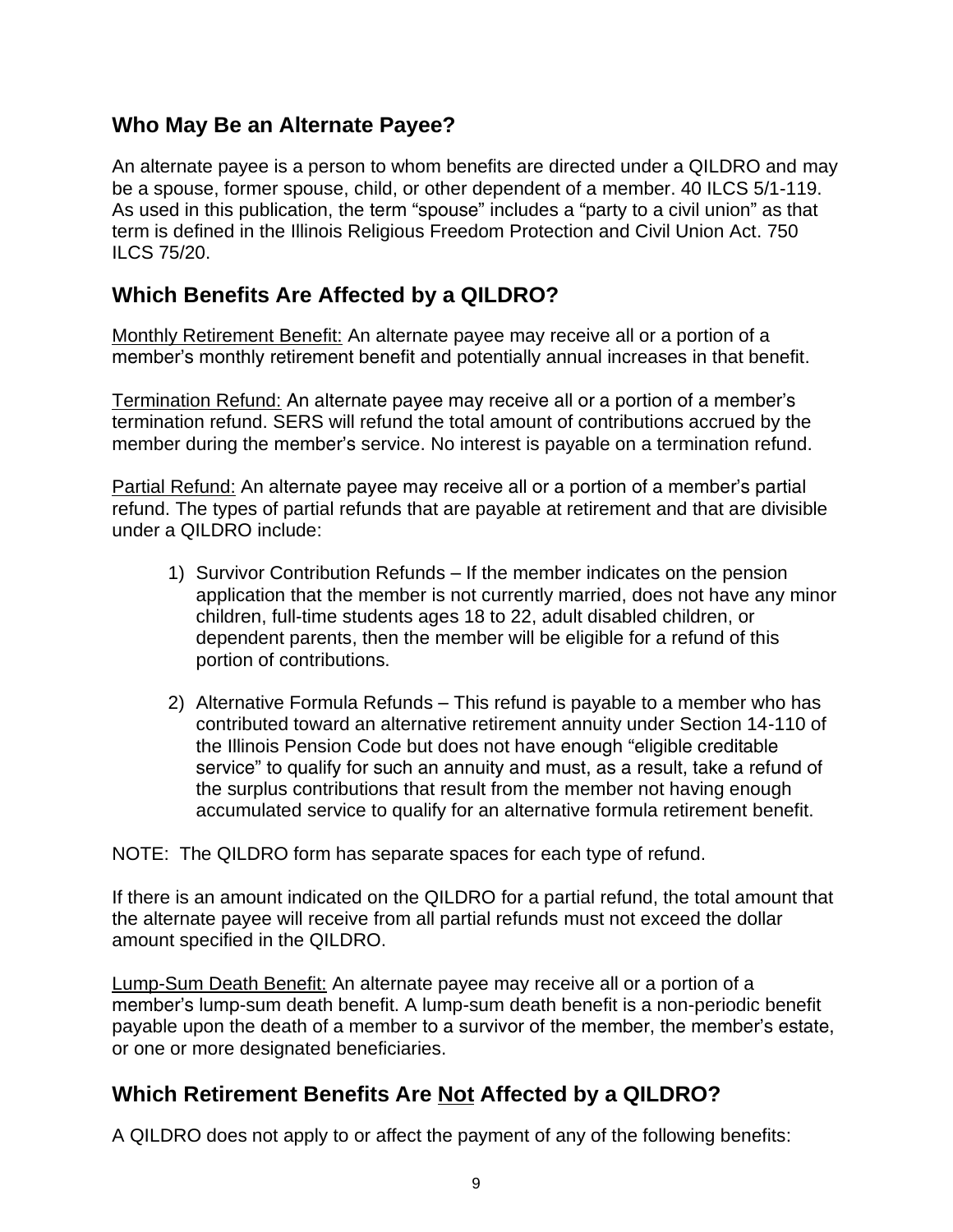- 1) survivor benefits;
- 2) disability benefits;
- 3) life insurance benefits; or
- 4) health insurance benefits.

A QILDRO that purports to apply to any of these benefits is invalid.

### <span id="page-9-0"></span>**Do QILDROs Apply to Accelerated Pension Benefit Payments?**

Sections 14-147.5 and 14-147.6 of the Illinois Pension Code (40 ILCS 5/14-147.5 and 14-147.6) establish programs through which a SERS member can elect to receive an accelerated pension benefit payment in lieu of either (i) all SERS pension benefits or (ii) automatic annual increases in those benefits. These buyout programs are currently authorized through June 30, 2024, but they may be subsequently extended. A SERS member who is subject to a QILDRO may participate in these programs only after filing with SERS a signed and certified copy of the "Supplemental QILDRO Order and Consent to Issuance of Accelerated Retirement Benefit Payment" form, which memorializes the affected parties' agreement to receive a portion of the accelerated retirement benefit payment in lieu of benefits otherwise provided under the QILDRO. A copy of this form is available by calling SERS at 217-785-7444 or by emailing [QILDRO@srs.illinois.gov.](mailto:QILDRO@srs.illinois.gov) For additional information on this topic, see also 80 Ill. Adm. Code 1540.350(h)(4).

### <span id="page-9-1"></span>**How Can I Obtain Retirement Benefit Information for Divorce?**

A divorcing member may be required by law to provide other parties or the courts with information regarding the value of his or her retirement account. The "Annual Benefit Statement of Account" and "Retiree Statement of Account" provide information concerning a member's account. These statements may provide the member enough information for divorce purposes, and the member may also visit the SERS Member Services website (www.srs.illinois.gov) to view updated account information as well.

If benefit information is desired specifically for divorce purposes, the member should submit a request to SERS for the statement of account described under subsection (h)(1) of Section 1-119 of the Illinois Pension Code ("QILDRO Statement") not later than 45 days before that information is needed. The member may make the request by calling SERS at 217-785-7444 or by emailing [QILDRO@srs.illinois.gov.](mailto:QILDRO@srs.illinois.gov) In response to this request, SERS will provide the member a more detailed information packet.

The information in this packet is provided to spouses (current and former) and third parties, including attorneys, only in response to a subpoena or with the member's written authorization. Within 45 days after receiving the request or subpoena, SERS will provide the requested information.

SERS does not provide actuarial calculations of the present value of a member's benefits or other interests. SERS does not assume future events such as early or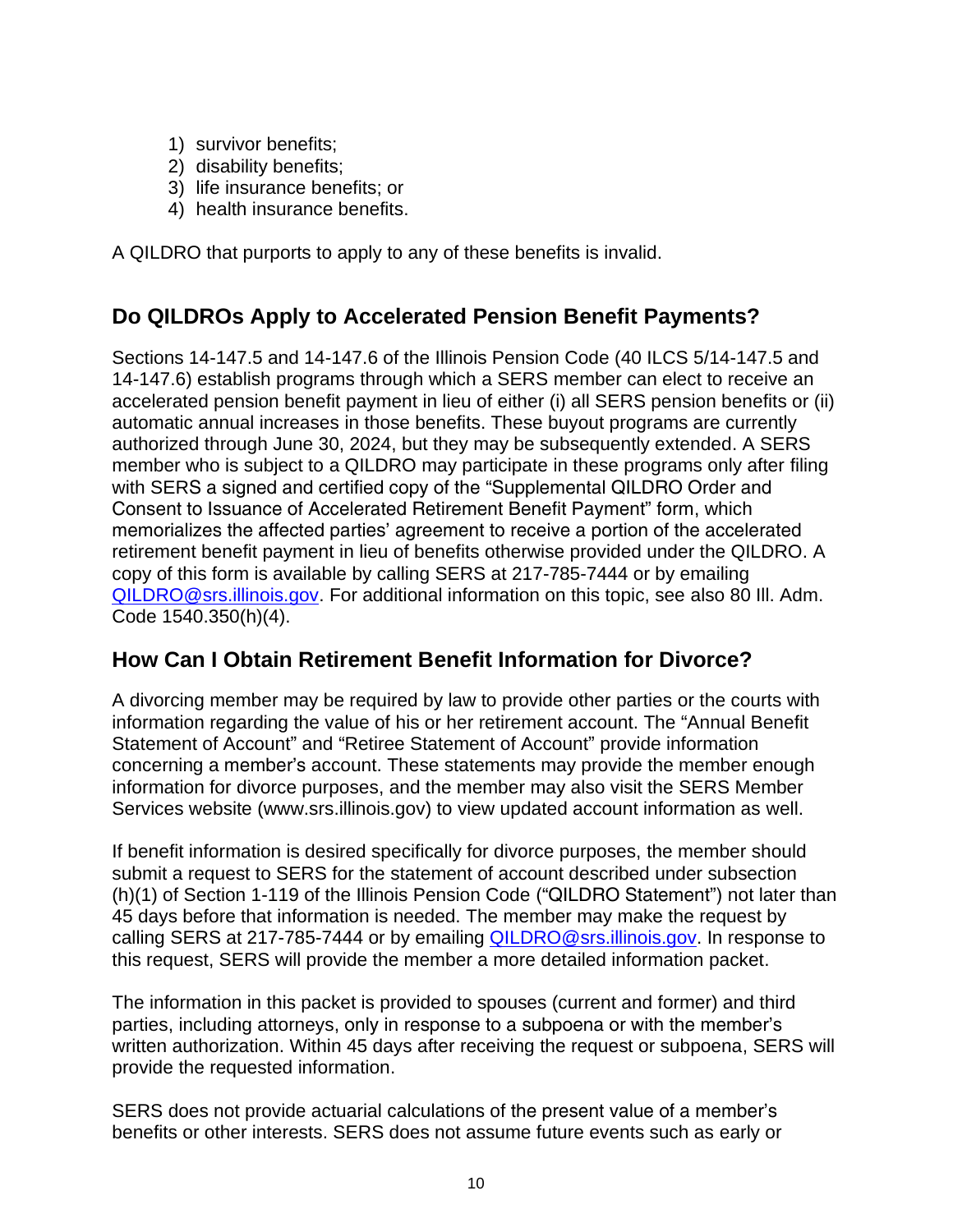reciprocal retirement, additional service credit, future salary increases, or statutory changes. SERS does not provide benefit information for marital periods or specific years. If a member is not yet vested, a retirement annuity estimate will not be provided. SERS will provide accrued retirement benefits as of the date of the subpoena or member's authorization.

Once you receive this information from SERS, share it with your personal attorney and financial advisors so they may advise you and perform any additional calculations needed to complete the QILDRO and QILDRO Calculation Order in accordance with your dissolution documents. SERS cannot provide this assistance to you.

# <span id="page-10-0"></span>**Which Forms Should I Use?**

The Illinois Pension Code mandates the use of standardized "Consent to Issuance of QILDRO," "Qualified Illinois Domestic Relations Order (QILDRO)," and "QILDRO Calculation Order (QCO)" forms. Electronic copies of these forms are available online at: [https://www2.illinois.gov/sites/SRS/SERS/Resources/Pages/QILDRO-](https://www2.illinois.gov/sites/SRS/SERS/Resources/Pages/QILDRO-Information.aspx)[Information.aspx.](https://www2.illinois.gov/sites/SRS/SERS/Resources/Pages/QILDRO-Information.aspx) If a QILDRO calls for a division of benefits on a percentage basis, the "QILDRO Calculation Order" form is used by the parties and an Illinois court, in conjunction with the QILDRO, to identify for SERS the specific amount of the benefit or refund to be paid to the alternate payee. As a reminder, SERS will not perform calculations needed to complete a QCO.

The "Consent to Issuance of QILDRO" form is required for SERS members who are seeking a QILDRO and became SERS members before July 1, 1999. SERS will accept a QILDRO from this class of SERS members only after receiving a signed and completed "Consent to Issuance of QILDRO" form. Without that form, SERS is prohibited by Article XIII, Section 5 of the Illinois Constitution from accepting a QILDRO from the member. The consent form is required even if a court has entered a QILDRO against that member. Once signed and submitted to SERS, the consent form becomes irrevocable.

**NOTE:** The forms described above are statutory forms that should not be altered. Alterations of the forms may invalidate them. However, if submitting a modified or amended QILDRO (or QILDRO Calculation Order), you may write the word "MODIFIED" or "AMENDED" at the top of the first page of the QILDRO (or QILDRO Calculation Order) without invalidating the order.

# <span id="page-10-1"></span>**How Do I File a QILDRO or QILDRO Calculation Order with SERS?**

A certified copy of the QILDROs and/or QILDRO Calculation Order should be mailed to the following address with a check or money order made payable to SERS in the amount of the processing fee described below:

State Employees' Retirement System of Illinois C/O Claims Support 2101 South Veterans Parkway P.O. Box 19255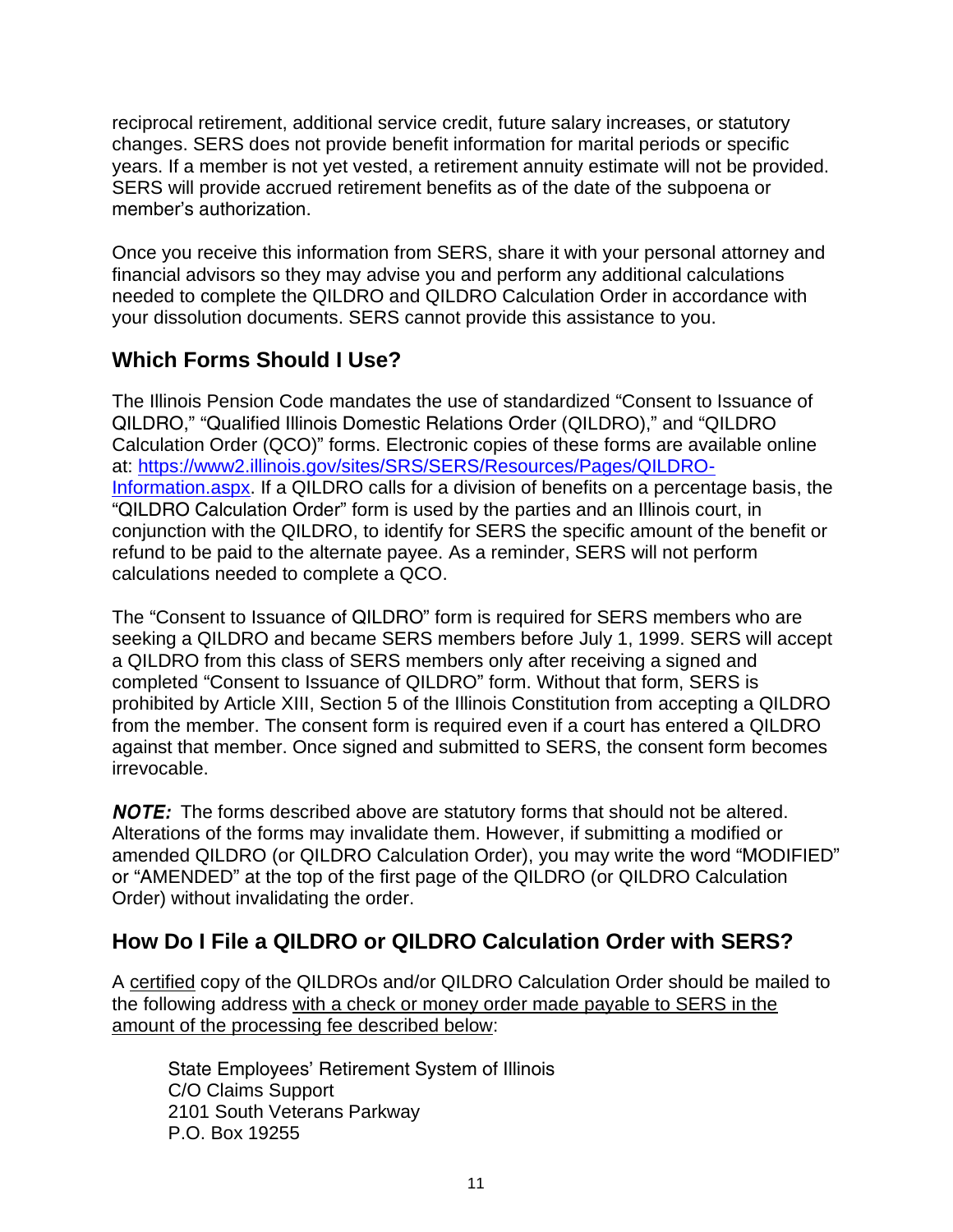#### Springfield, IL 62794-9255

Each QILDRO must be accompanied by a non-refundable \$50.00 processing fee, and each QILDRO Calculation Order must also be accompanied by a non-refundable \$50.00 processing fee. A separate \$50.00 fee is also required each time a new or modified QILDRO or QILDRO Calculation Order is submitted to SERS. However, an increase in the amount payable to the alternate payee due to an automatic annual increase in the member's retirement benefit does not constitute a modification of a QILDRO.

Unless the SERS member began service on or after July 1, 1999, the member must also include in the mailing a completed copy of the "Consent to Issuance of QILDRO" form. And if full Social Security Numbers are not included on the applicable court order, then the member must also include a completed copy of the "Notice of Confidential Information Within Court Filing" form.

The QILDRO or QILDRO Calculation Order will be deemed received on the date SERS receives and date stamps the order.

# <span id="page-11-0"></span>**Requirements for a Valid QILDRO (or QILDRO Calculation Order)**

For the System to accept a court order as a valid QILDRO or QILDRO Calculation Order, the order must satisfy **all** of the following requirements:

- 1) Each court order must be accompanied by a \$50.00 processing fee made payable to SERS. The court order will not be accepted for processing until the \$50 fee is received for that order.
- 2) If the order is a QILDRO and it applies to a person who became a SERS member before July 1, 1999, it must be accompanied by the "Consent to Issuance of QILDRO" form signed by the member.
- 3) A certified copy of the court order must be filed with SERS. A FILE-STAMPED COPY OF THE COURT ORDER WILL BE REJECTED.
- 4) The order must have been issued by an Illinois court of competent jurisdiction in a proceeding for declaration of invalidity of marriage, legal separation, or dissolution of marriage that provides for the distribution of the property, or in a proceeding to amend or enforce such a property distribution. If the court order is a QILDRO, it must also have been issued by the Illinois court prior to the death of the member. Courts in other states do not have statutory authority or jurisdiction to issue QILDROs or QILDRO Calculation Orders. However, an Illinois court may be asked to enter a QILDRO based on an out-of-state divorce. Please seek advice from your personal attorney if you were divorced in a state other than Illinois and wish to obtain a QILDRO or QILDRO Calculation Order.
- 5) The order must contain the name, residential address, and social security number of the SERS member and the alternate payee. The member and the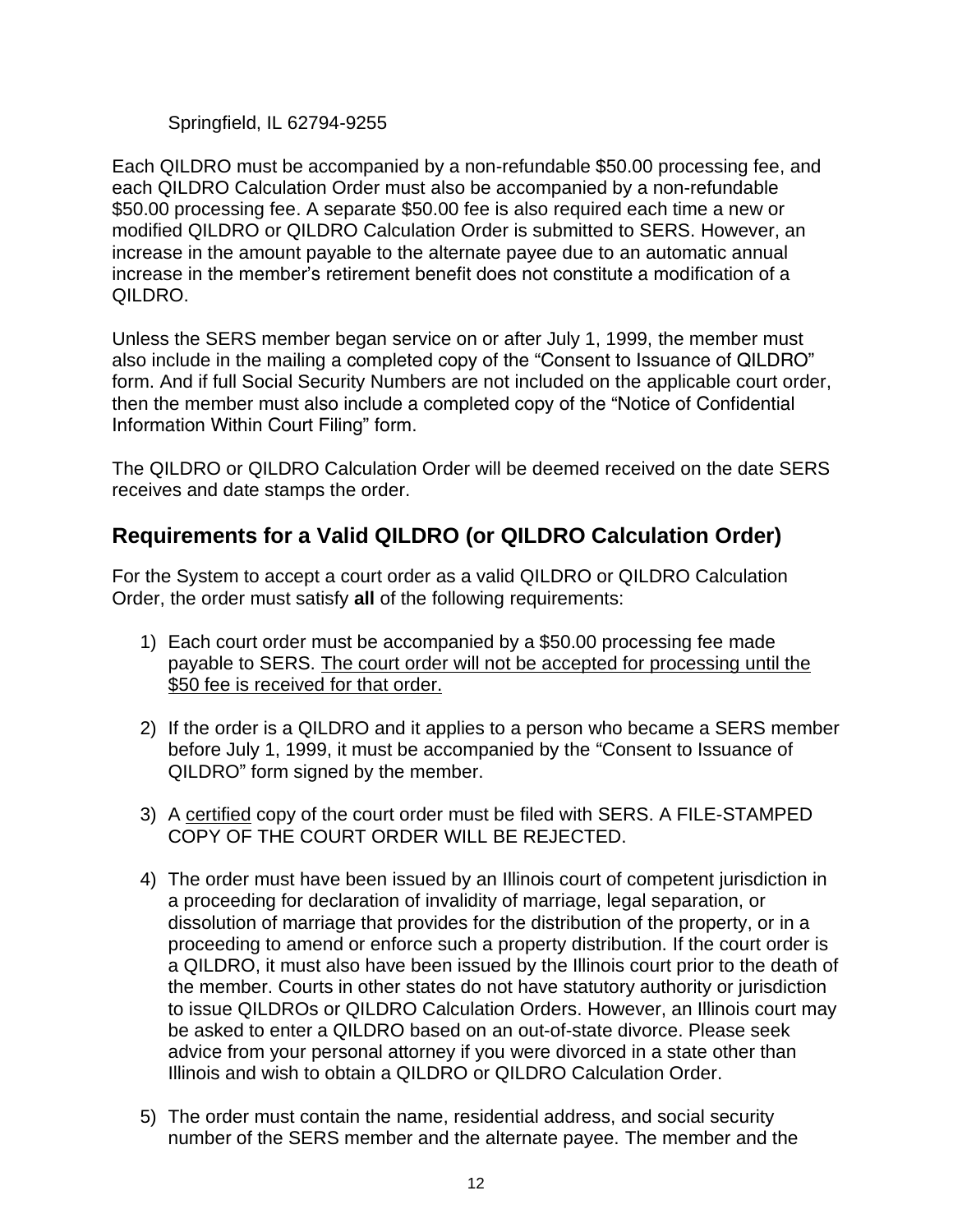alternate payee may exclude social security numbers from the order, but to do so, they must provide a copy of the "Notice of Confidential Information Within Court Filing" form, which contains the social security numbers of the member and alternate payee.

- 6) The order must identify the State Employees' Retirement System of Illinois as the retirement system to which it is directed.
- 7) If the order is a QILDRO, it must specify the dollar amount or percentage of the Monthly Retirement Benefit, Termination Refund, Partial Refund, and/or Lump-Sum Death Benefit payable to the alternate payee. If the order is a QILDRO Calculation Order, it must clearly indicate the dollar amount of the Monthly Retirement Benefit, Termination Refund, Partial Refund, and/or Lump-sum Death Benefit that SERS is to pay to the alternate payee.
- 8) The order must apply only to benefits that are statutorily subject to QILDROs.
- 9) The order must use the statutorily required form. Copies of the forms are available on the "SERS QILDRO Handbook and Forms" website (https://www2.illinois.gov/sites/SRS/SERS/Resources/Pages/QILDRO-Information.aspx).
- 10) With respect to each benefit to which it applies, a QILDRO must specify when the order will take effect.
- 11) A QILDRO Calculation Order must not be completed in a manner that changes the intent of the QILDRO to which it relates.

**Please note** - QILDRO and QCOs are not valid until all errors have been corrected.

The divorcing couple and their attorneys decide how to complete the QILDRO and Calculation Order. SERS cannot assist with these decisions, perform any calculations for you, or tell you whether the numbers in the QILDRO or Calculation Order are accurate with what was decided in the divorce.

# <span id="page-12-0"></span>**What Is the Effect of a Valid QILDRO on Monthly Retirement Benefits?**

#### **Active and Inactive Members**

*Dollar-Basis QILDRO:* If a QILDRO provides for the allocation of a monthly retirement benefit on a dollar basis, the QILDRO will be placed in the member's record and will be implemented when the member's first affected benefit payment commences.

*Percentage-Basis QILDRO:* If a QILDRO provides for the allocation of a monthly retirement benefit on a percentage basis (i.e., either on a gross percentage basis or on a marital portion percentage basis), then the QILDRO will be placed in the member's record. If a QILDRO Calculation Order (QCO) is not filed along with the QILDRO, then, within 45 days after the QILDRO's receipt, SERS will advise the parties of the need to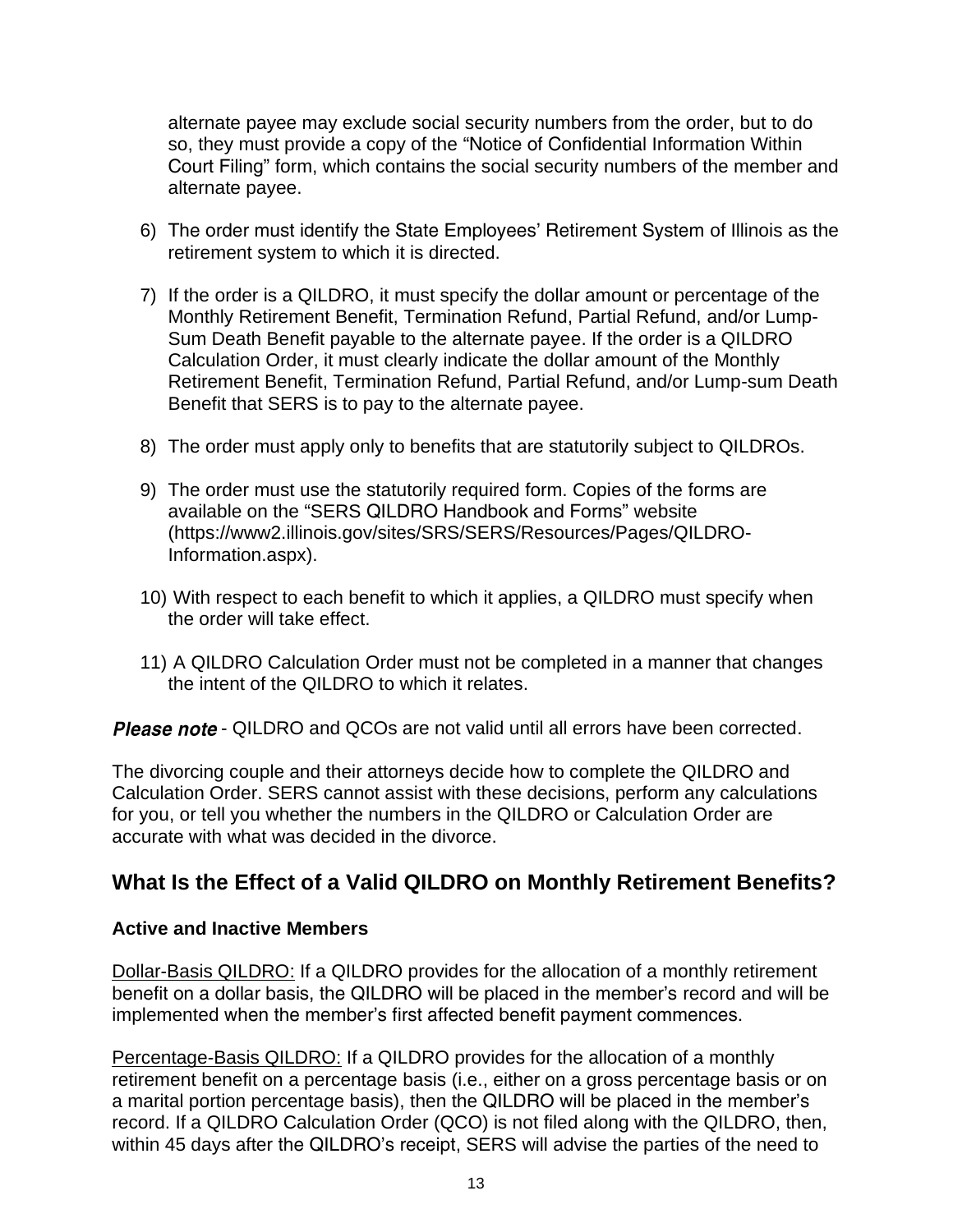obtain and file with SERS a certified copy of a QCO, accompanied by a \$50 processing fee made payable to SERS. At that time, the System will also provide the parties to the divorce proceeding with a "Pre-Retirement QILDRO Calculation Order Packet," which contains the information required under Section 1-119(h)(1.5)(B) of the Illinois Pension Code. If a QCO is still not on file with the System at the time that the System receives the member's application for retirement benefits, then SERS will again advise the parties of the need to file with SERS a certified copy of a QCO, accompanied by a \$50 processing fee made payable to SERS, and it will provide the parties with the "Post-Retirement QILDRO Calculation Order Packet," which contains the information required under Section 1-119(h)(1.5)(C) of the Illinois Pension Code. If a valid QCO is not received in time to affect the member's first month's reduction, SERS may estimate an anticipated reduction based on information in the QILDRO, if it is possible to do so. SERS will hold the alternate payee's anticipated payment and pay the member's monthly retirement benefit, less the amount held for the alternate payee, pending receipt of the QCO. Once the QCO is received, SERS will adjust the amount payable in accordance with the QCO and begin paying the alternate payee. However, if it is not possible for SERS to determine an anticipated reduction payment based solely on the QILDRO, then neither the member nor the alternate payee will be paid until a valid QCO is received.

#### **Retired Members**

*Dollar-Basis QILDRO:* If a QILDRO provides for the allocation of a monthly retirement benefit on a dollar basis, payment to the alternate payee will typically be effective on the first payment to the retired member occurring at least 30 days after SERS receives the valid QILDRO. SERS will respond in writing to all parties referenced in the QILDRO advising them of the receipt date and the first full month the QILDRO will be effective.

*Percentage-Basis QILDRO:* If a QILDRO provides for the allocation of a monthly retirement benefit on a percentage basis (i.e., either on a gross percentage basis or on a marital portion percentage basis), then the QILDRO will be placed in the retired member's record. If a QILDRO Calculation Order (QCO) is not filed along with the QILDRO, then, within 45 days after the QILDRO's receipt, SERS will advise the parties of the need to obtain and file with SERS a certified copy of a QCO, accompanied by a \$50 processing fee made payable to SERS. At that time, the System will also provide the parties to the divorce proceeding with the "Post-Retirement QILDRO Calculation Order Packet," which contains the information required under Section 1-119(h)(1.5)(C) of the Illinois Pension Code. If a valid QCO is not received in time to affect the member's first month's reduction, SERS may estimate an anticipated reduction based on information in the QILDRO, if it is possible to do so. SERS will hold the alternate payee's anticipated payment and pay the member's monthly retirement benefit, less the amount held for the alternate payee, pending receipt of the QCO. Once the QCO is received, SERS will adjust the amount payable in accordance with the QCO and begin paying the alternate payee. However, if it is not possible for SERS to determine an anticipated reduction payment based solely on the QILDRO, then neither the member nor the alternate payee will be paid until a valid QCO is received.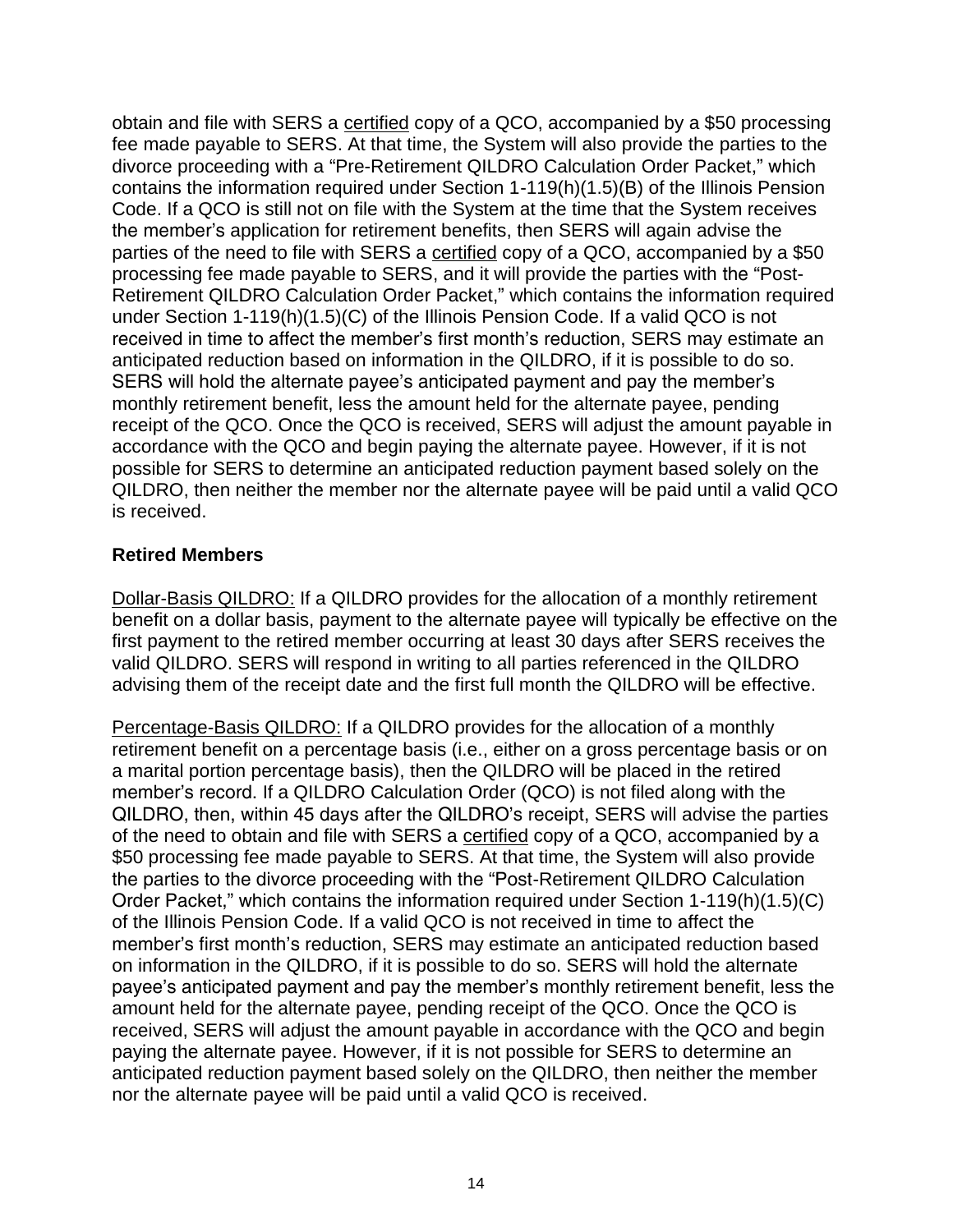# <span id="page-14-0"></span>**What Is the Effect of a Valid QILDRO on Refunds?**

*Dollar-Basis QILDRO:* If the QILDRO provides that the refund or partial refund will be allocated on a dollar basis and the member has not applied for a refund or partial refund, the QILDRO will be placed in the member's file and will be implemented when payment of the affected refund or partial refund is made.

*Percentage-Basis QILDRO:* If the QILDRO provides that the refund or partial refund will be allocated on a percentage basis and a QILDRO Calculation Order is not on file when the member requests a refund or partial refund, the System will provide the refund or partial refund amount to the member and alternate payee and will advise the parties of the need for a QILDRO Calculation Order (QCO). The System will hold the refund or partial refund until the QCO is received.

*Application for Refund Pending When QILDRO Is Received:* If a refund application is pending when the System receives a QILDRO that purports to apply to the refund but the refund payment has not yet been vouchered, the System will hold the portion of the refund that would be payable to the alternate payee until it receives clarification from the court as to whether the QILDRO is effective against that pending refund. It is the member's or alternate payee's responsibility to obtain clarification from the court and to notify the System of the court's clarification.

*QILDRO Received after Refund Is Vouchered:* If a refund payment has already been vouchered when the System receives a QILDRO that purports to apply to the refund, the QILDRO will not be effective against that refund.

### <span id="page-14-1"></span>**What Is the Effect of a Valid QILDRO on Death Benefits?**

Dollar-Basis QILDRO: If a QILDRO provides that a death benefit will be allocated on a dollar basis and if the System has not received notice of the member's death, the QILDRO will be placed in the member's file and will be implemented when payment of the affected death benefit is made.

*Percentage-Basis QILDRO:* If a QILDRO provides that the death benefit will be allocated on a percentage basis and a QILDRO Calculation Order (QCO) is not on file when the System is notified of the death of the member, the System will notify the beneficiary on file and the alternate payee of the amount of the death benefit and will advise them of the need for a QCO. The System will hold the death benefit until the QCO is received.

*Application for Death Benefit Pending When QILDRO Is Received:* If a death benefit application is pending when the System receives a QILDRO that purports to apply to the death benefit but the death benefit payment has not yet been vouchered, the System will hold the portion of the death benefit that would be payable to the alternate payee until it receives clarification from the court as to whether the QILDRO is effective against that pending death benefit. It is the beneficiary or alternate payee's responsibility to obtain clarification from the court and to notify the System of the court's clarification.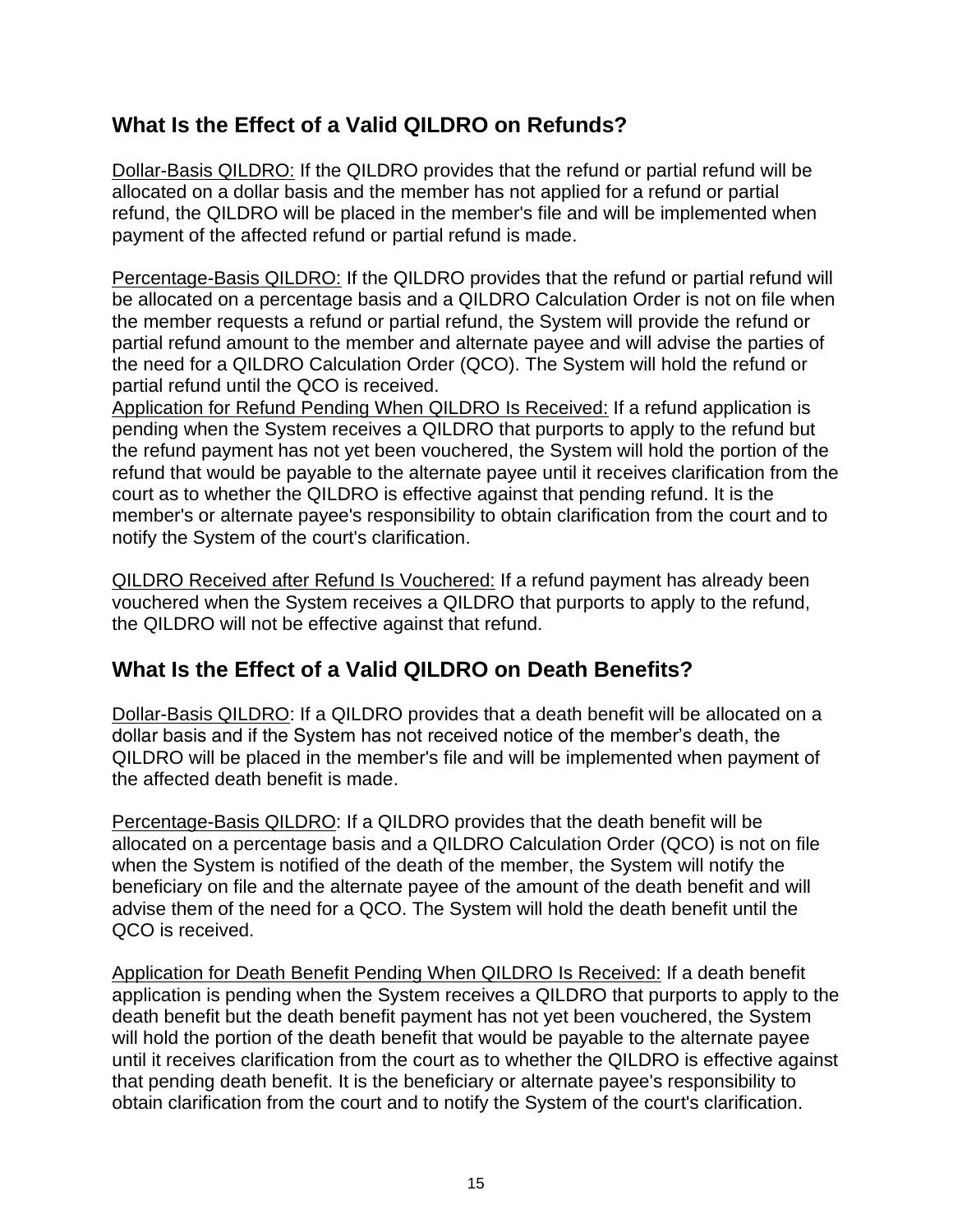*QILDRO Received after Death Benefit Is Vouchered:* If a death benefit payment has already been vouchered when the System receives a QILDRO that purports to apply to the death benefit, the QILDRO shall not be effective against that death benefit.

### <span id="page-15-0"></span>**Importance of Maintaining a Current Address for Alternate Payee**

Alternate payees are responsible for keeping SERS informed of their current addresses. Before the System can direct a payment to an alternate payee, it must have the alternate payee's current address and payment information. SERS does not have a legal obligation to search for a missing alternate payee. Its only obligation in this regard is to attempt to locate the alternate payee by sending the written notification of benefits described below.

# <span id="page-15-1"></span>**What is a Notification of Benefits?**

When a member becomes eligible to receive a retirement benefit or refund (or when a death benefit becomes payable because of the death of a member) and there is a QILDRO on file for the member, SERS will send a written notice via certified mail to the last known address of the alternate payee listed on the QILDRO. That notice will request that the alternate payee complete and return:

- 1) a form to verify the current name, address, date of birth, address, and social security number;
- 2) a W-4P federal tax withholding election form; and
- 3) a direct deposit agreement form.

If the alternate payee timely responds and SERS, as a result, is able to locate the alternate payee within 180 days after the applicable benefit becomes payable, then SERS will pay the amount held to the alternate payee. If the alternate payee does not timely respond to the notice and SERS, as a result, is unable to locate the alternate payee within 180 days after the applicable benefit becomes payable, then the System is required to direct the benefit and the amounts held to the regular payee (i.e., the person to whom the benefit would be payable in the absence of an effective QILDRO). However, if the alternate payee is subsequently located by the System, the System will thereupon implement the QILDRO, beginning with the first payment occurring at least 30 days after the current address becomes known, but the interest of the alternate payee in any amounts already paid to the regular payee is extinguished.

# <span id="page-15-2"></span>**Amount Payable to an Alternate Payee**

An alternate payee is eligible to receive payment only if the SERS member becomes eligible and applies for a retirement benefit or refund (or a death benefit becomes payable). A QILDRO cannot order payment to an alternate payee that would not otherwise have been payable to the member or a beneficiary.

A QILDRO must specify the dollar amount or percentage payable to the alternate payee. SERS cannot calculate the amount from a formula. If the QILDRO states a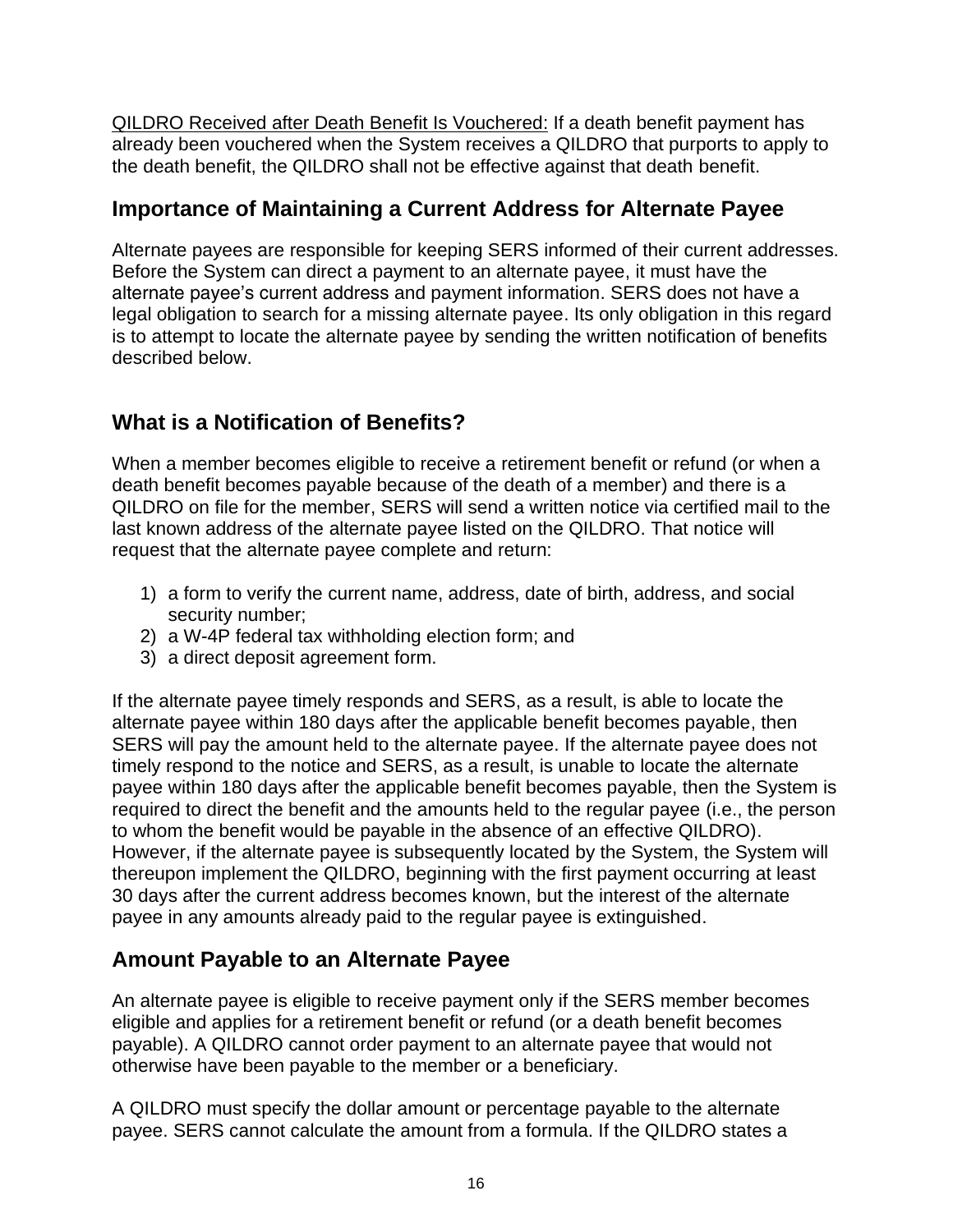formula rather than a dollar amount or percentage, the QILDRO will be invalid. The QILDRO form allows the parties to elect whether the amount payable to the alternate payee will or will not increase proportionately if the member's retirement benefit increases due to post-retirement cost of living adjustments or automatic annual increases. The election must be designated by checking the appropriate box on the QILDRO form. *If an election is not made, SERS will presume that the alternate payee is not entitled to a proportionate share of the automatic annual increases in the member's share.*

If the amount payable to an alternate payee exceeds the actual amount of the benefit payable to the member, the excess will be disregarded. If there are multiple valid QILDROs against a member, SERS will honor all of the QILDROs to the extent possible. If the total amount payable to all alternate payees exceeds the actual amount of the benefit, the QILDROs will be satisfied in the order that they were received, as is indicated by the date upon which they were date stamped by the System. Amounts payable to multiple alternate payees will not be adjusted *pro rata*. Amounts that cannot be paid because the benefit is not large enough to cover all amounts payable will be disregarded. SERS is not responsible to an alternate payee or any other person for amounts that remain unpaid because the benefit is not large enough.

# <span id="page-16-0"></span>**Completing the QILDRO and QILDRO Calculation Court Order Forms**

To begin completing the QILDRO, the member, alternate payee, and their legal representatives will decide:

- 1) which benefits will be divided;
- 2) when the allocation of benefits will begin;
- 3) when the allocation of benefits will end;
- 4) whether the alternate payee will share in automatic annual increases in benefits; and
- 5) whether the allocation of benefits will be on a flat-dollar basis, a percentage-ofmarital-portion basis, or a percentage-of-gross-benefit basis (calculated at the time the benefit commences or becomes payable).

Based on how these decisions are made, it may be necessary for Section IX of the QILDRO (i.e., the marital portion of benefit calculation) to be completed and for a QILDRO Calculation Court Order (QCO) to be obtained. The chart below is designed to assist members with determining whether the completion of a specific portion of a QILDRO will require the member to complete Section IX of the QILDRO or obtain a QILDRO Calculation Court Order. Once the QILDRO and, if necessary, QILDRO Calculation Order have been completed and approved by the court, they must be filed with SERS.

# <span id="page-16-1"></span>**QILDRO & QILDRO Calculation Court Order Comparison Chart**

*Are Completed* Section in QCO

*If QILDRO Section(s) Complete QILDRO Section (IX) Complete Corresponding*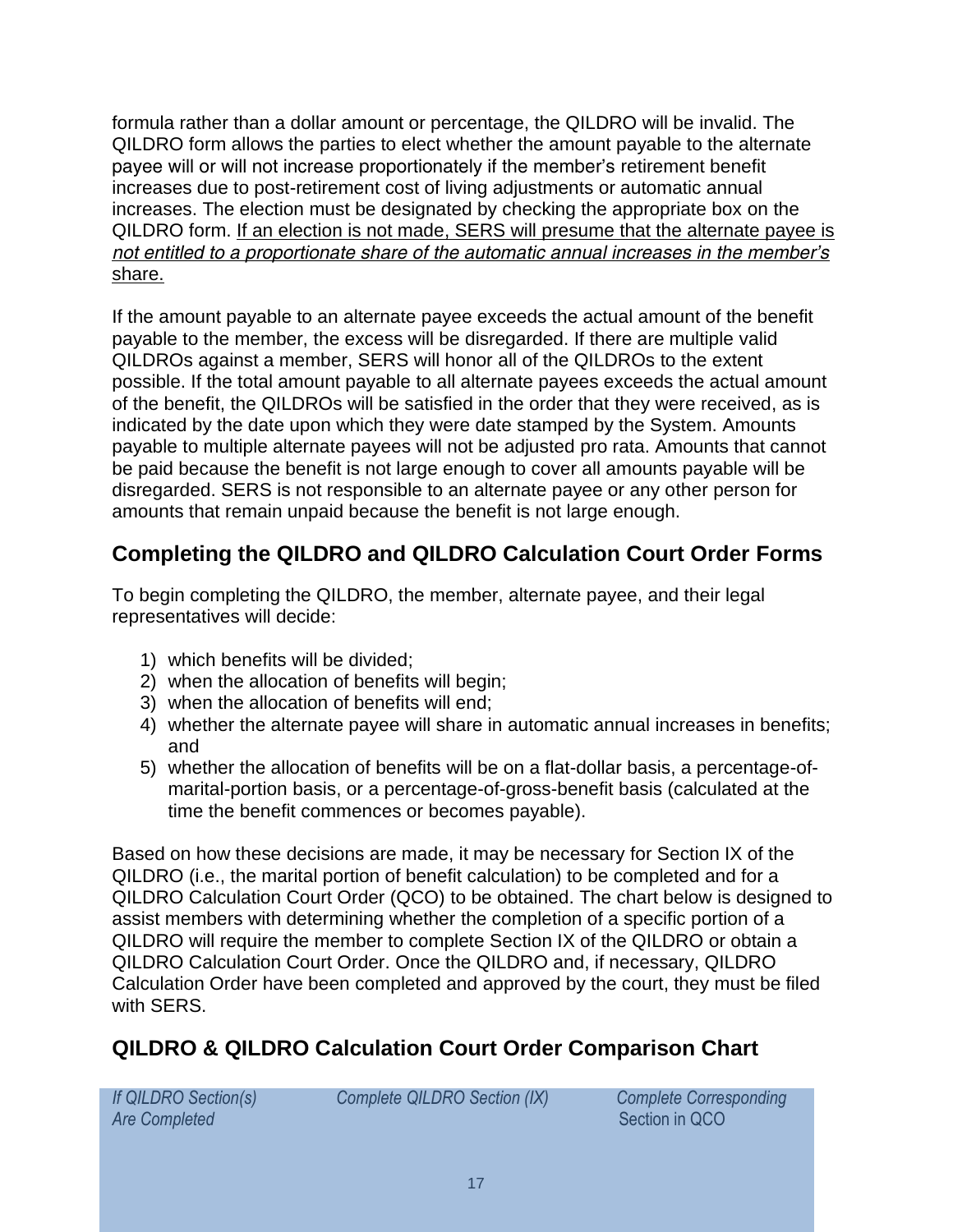| (III)(A)(1) | N <sub>O</sub> | N/A    |
|-------------|----------------|--------|
| (V)(A)(1)   | <b>NO</b>      | N/A    |
| (VI)(A)(1)  | NO             | N/A    |
| (VII)(A)(1) | <b>NO</b>      | N/A    |
| (III)(A)(2) | <b>YES</b>     | (3)(a) |
| (V)(A)(2)   | <b>YES</b>     | (3)(b) |
| (VI)(A)(2)  | <b>YES</b>     | (3)(c) |
| (VII)(A)(2) | <b>YES</b>     | (3)(d) |
| (III)(A)(3) | NO             | (4)(A) |
| (V)(A)(3)   | N <sub>O</sub> | (4)(B) |
| (VI)(A)(3)  | <b>NO</b>      | (4)(C) |
| (VII)(A)(3) | NO             | (4)(D) |

### <span id="page-17-0"></span>**Member's Election of Form of Payment**

A member whose benefit is subject to a QILDRO may not elect a form of payment that would diminish the amount payable to the alternate payee, unless the alternate payee has consented to the election in writing. If a member wants to make an election that would diminish the amount payable to the alternate payee, SERS is statutorily required to reject the election and advise the member of the need to obtain the alternate payee's consent. SERS will send the member a consent form that must be completed and returned to SERS.

### <span id="page-17-1"></span>**Modified/Amended QILDROs**

A modified or amended QILDRO/QILDRO Calculation Order should be filed with SERS in the same manner as a new QILDRO/ QILDRO Calculation Order. A separate \$50.00 processing fee payable to SERS must be paid each time a new order is submitted. If the modified or amended QILDRO applies to a person who was a member prior to July 1, 1999, the member's initial signed Consent to Issuance of QILDRO form on file with SERS will satisfy the consent requirement. An increase in the amount payable to the alternate payee due to an automatic annual increase to the member's retirement benefit does not constitute a modification of a QILDRO.

A modified or amended QILDRO will hold the same priority of payment that the original QILDRO held, as-long-as the modified or amended QILDRO does not increase the amount of any benefit payable to the alternate payee or affect a different benefit. If a modified or amended QILDRO increases the amount of the benefit or affects a different benefit, the modified or amended QILDRO will lose the priority held by the original QILDRO. Priority of payment will then be based on the date SERS received the modified or amended QILDRO.

If the benefit is subject to multiple QILDROs, losing the original QILDRO priority may result in a reduced payment to the alternate payee. If the benefit is not large enough to pay the total due under all QILDROs, only the amount remaining after all other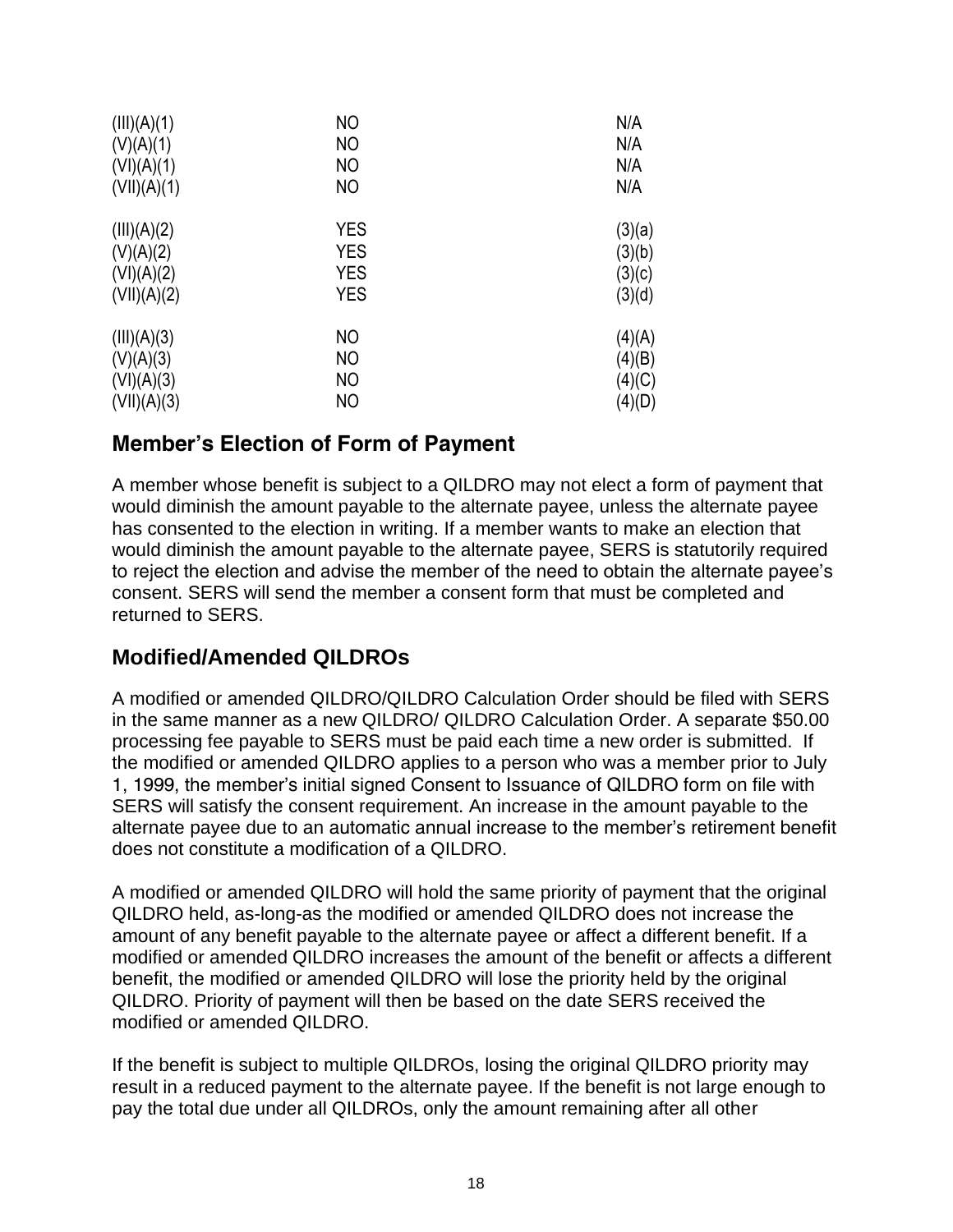QILDROs have been paid will be available. Modifications to a QILDRO Calculation Order will not change the priority of an underlying QILDRO.

# <span id="page-18-0"></span>**Expiration of QILDRO**

A QILDRO expires upon the death of the alternate payee. The right to receive the affected benefit will then revert to the member.

A QILDRO expires upon the death of the member unless the QILDRO allocates any lump sum death benefits that may be payable to an alternate payee.

A QILDRO expires after a specified number of payments are made to the alternate payee under Section III(D)(2) of the QILDRO, unless the alternate payee is entitled to any lump sum death benefits.

A QILDRO expires when the member takes a refund that terminates the member's participation in SERS. This is true even if the member's refund is paid to an alternate payee. A QILDRO that expires because the member takes a refund is not automatically renewed by the member's subsequent return to SERS membership.

A QILDRO may also be terminated by a valid court order expressly terminating the QILDRO.

# <span id="page-18-1"></span>**Retiree Returning to Work**

If an annuitant re-enters the service of a department and receives compensation on a regular payroll, retirement annuity payments to the annuitant will be suspended under Section 14-111 of the Illinois Pension Code during the period of re-employment (as will the payments to the alternate payee under the QILDRO), unless the annuitant has merely accepted temporary employment from a department for a period not exceeding 75 working days in a calendar year or is entitled to continue participating in the General Assembly Retirement System under Section 2-117.1 and 14-105.4 of the Code. Upon subsequent retirement of the member, the QILDRO on file will be reimplemented when the member's payments resume. It is not necessary in this situation to file a new QILDRO.

# <span id="page-18-2"></span>**Income Tax Reporting**

By January 31 of each year, the Illinois State Comptroller will send each SERS annuitant and alternate payee an annual income tax withholding tax form (IRS Form 1099-R), which indicates the taxable and non-taxable portion of benefits received from SERS for the previous calendar year.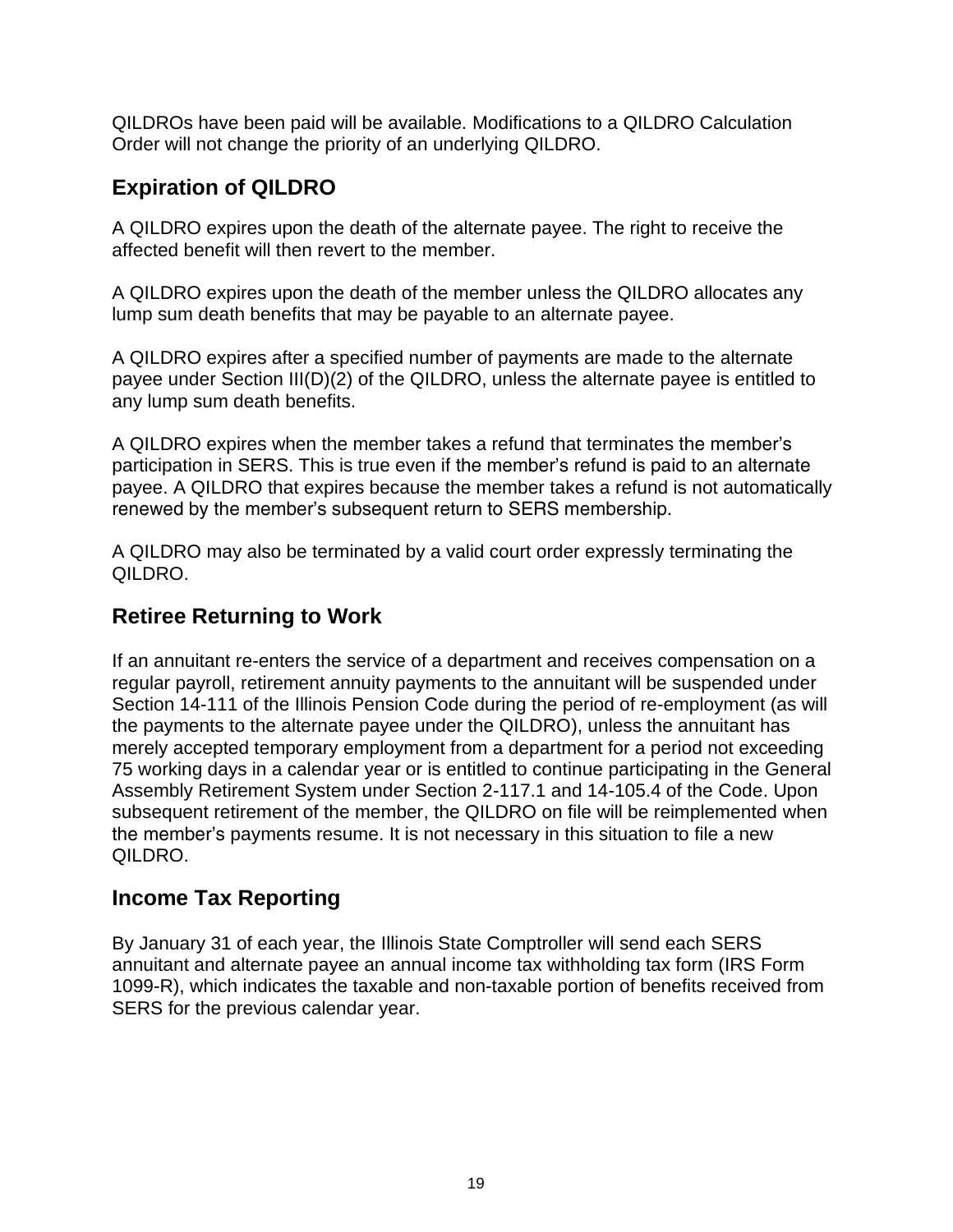### <span id="page-19-0"></span>**Glossary**

Alternate Payee - The spouse/partner, former spouse/partner, child, or other dependent of a member, as designated in a QILDRO. [40 ILCS 5/1-119(a)(1)]

**Death Benefit** – Any nonperiodic benefit payable upon the death of a member to a survivor of the member or to the member's estate or designated beneficiary, including any refund of contributions following the member's death, whether or not the benefit is so called under the applicable Article of the Illinois Pension Code. [40 ILCS 5/1-119(a)(2)]

**Disability Benefit** – Any periodic or nonperiodic benefit payable to a disabled member based on occupational or nonoccupational disability or disease, including any periodic or nonperiodic increases in the benefit, whether or not the benefit is so called under the applicable Article of the Illinois Pension Code. [40 ILCS 5-1-119(a)(3)]

**Member** – Any person who participates in or has service credit in SERS, including a person who is receiving or is eligible to receive a retirement or disability benefit, without regard to whether the person has withdrawn from service. [40 ILCS 5/1-119(a)(4)]

**Member's Refund –** A return of all or a portion of a member's contributions that is elected by the member (or provided by operation of law) and is payable before the member's death. [40 ILCS 5/1-119(a)(5)]

**Permissive Service –** Service credit purchased by the member that the retirement system includes by statute in a member's benefit calculation. Permissive service credit may be purchased by the member for the following:

- Military Service
- Leaves of Absence(s)
- **Early Retirement Incentives**
- **Contractual Service**
- Federal or Out-of-State Service
- **Visually Handicapped Service**
- Legislative Staff Intern Service
- Paid Sick and Vacation Time
- Unused/Unpaid Sick Time
- **EXECUTE:** Transfers of Service Credit

**QILDRO (Qualified Illinois Domestic Relations Order) - An Illinois court order that** creates or recognizes the existence of an alternate payee's right to receive all or a portion of the member's accrued benefits in SERS, is issued pursuant to Section 1-119 of the Illinois Pension Code and Section 503(b)(2) of the Illinois Marriage and Dissolution of Marriage Act, and meets the requirements of Section 1-119 of the Illinois Pension Code. A QILDRO is not the same as a Qualified Domestic Relations Order ("QDRO") or a QILDRO issued pursuant to Section 414(p) of the internal Revenue Code of 1986. [40 ILCS 5/1-119(a)(6)]

**QILDRO Calculation Court Order (QCO) –** An Illinois Court order that provides the amount of the monthly retirement benefit, termination refund, partial refund, or lump-sum death benefit that is subject to a QILDRO allocation of benefits on a percentage basis as issued pursuant to Section 1-119 of the Illinois Pension Code.

**Regular Payee –** The person to whom a benefit would be payable in the absence of an effective QILDRO. [40 ILCS 5/1-119(a)(7)]